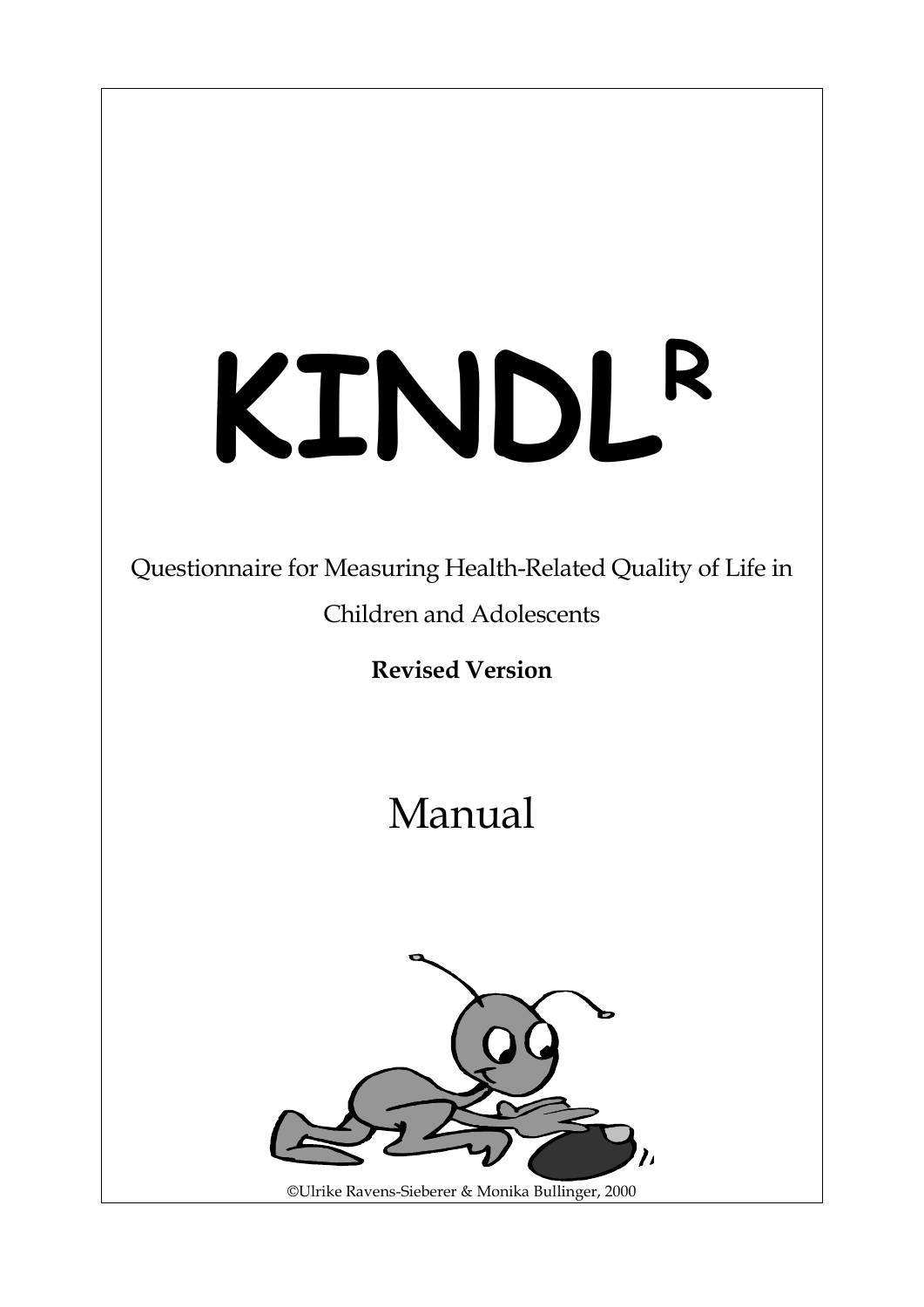# **Contents**

| <b>Contents</b> |                                                                                              | $\bf{2}$         |
|-----------------|----------------------------------------------------------------------------------------------|------------------|
|                 | 1 Information about the KINDL <sup>R</sup> Questionnaire                                     | $\mathbf{1}$     |
| 1.1             | Structure of the Questionnaire                                                               | $\overline{2}$   |
|                 | 1.1.1<br>Self-assessment and external assessment by age groups                               | $\overline{c}$   |
|                 | 1.1.2<br>Structure of the scales                                                             | $\mathfrak{Z}$   |
|                 | 1.1.3 "Disease" module                                                                       | $\mathfrak{Z}$   |
|                 | Kiddy- $KINDLR$ interview version for children and additional questions for parents<br>1.1.4 | $\sqrt{4}$       |
| 1.2             | Structure of the Sub-Scales and Classification of Items                                      | 5                |
|                 | Self-report versions<br>1.2.1                                                                | 5                |
|                 | 1.2.2<br>Parents' versions                                                                   | $\boldsymbol{6}$ |
| 1.3             | Psychometrics                                                                                | $\boldsymbol{8}$ |
|                 | 1.3.1<br>Structure of sub-scales, reliability and factorial validity                         | 9                |
|                 | 1.3.2<br>Convergent validity                                                                 | 10               |
|                 | 1.3.3 Discriminant validity                                                                  | 10               |
|                 | 1.3.4<br>Sensitivity                                                                         | 11               |
| 1.4             | Execution                                                                                    | 12               |
| 1.5             | <b>Interpretation and Reference Values</b>                                                   | 13               |
|                 | 2 Analysing the KINDL <sup>R</sup> Questionnaire                                             | 15               |
| 2.1             | General Remarks on the Analysis                                                              | 15               |
| 2.2             | Data Entry                                                                                   | 16               |
| 2.3             | Recoding Items                                                                               | 16               |
|                 | Responses outside the valid range<br>2.3.1                                                   | 16               |
|                 | 2.3.2<br>Reversing items                                                                     | 16               |
| 2.4             | Dealing with Missing Data                                                                    | 17               |
| 2.5             | Calculation of Sub-Scale Scores                                                              | 17               |
|                 | 2.5.1 Kid- <b>KINDL<sup>R</sup></b> and Kiddo- <b>KINDL<sup>R</sup></b>                      | 17               |
|                 | Formulae and examples for calculating sub-scale sum scores<br>2.5.2                          | 18               |
|                 | Kiddy- <b>KINDL<sup>R</sup></b><br>2.5.3                                                     | 18               |
| 2.6             | Contact                                                                                      | 19               |
|                 | 3 Data Analysis                                                                              | 20               |
|                 | 4 Further Reading                                                                            | 212              |
|                 | 5 Appendix                                                                                   | 22               |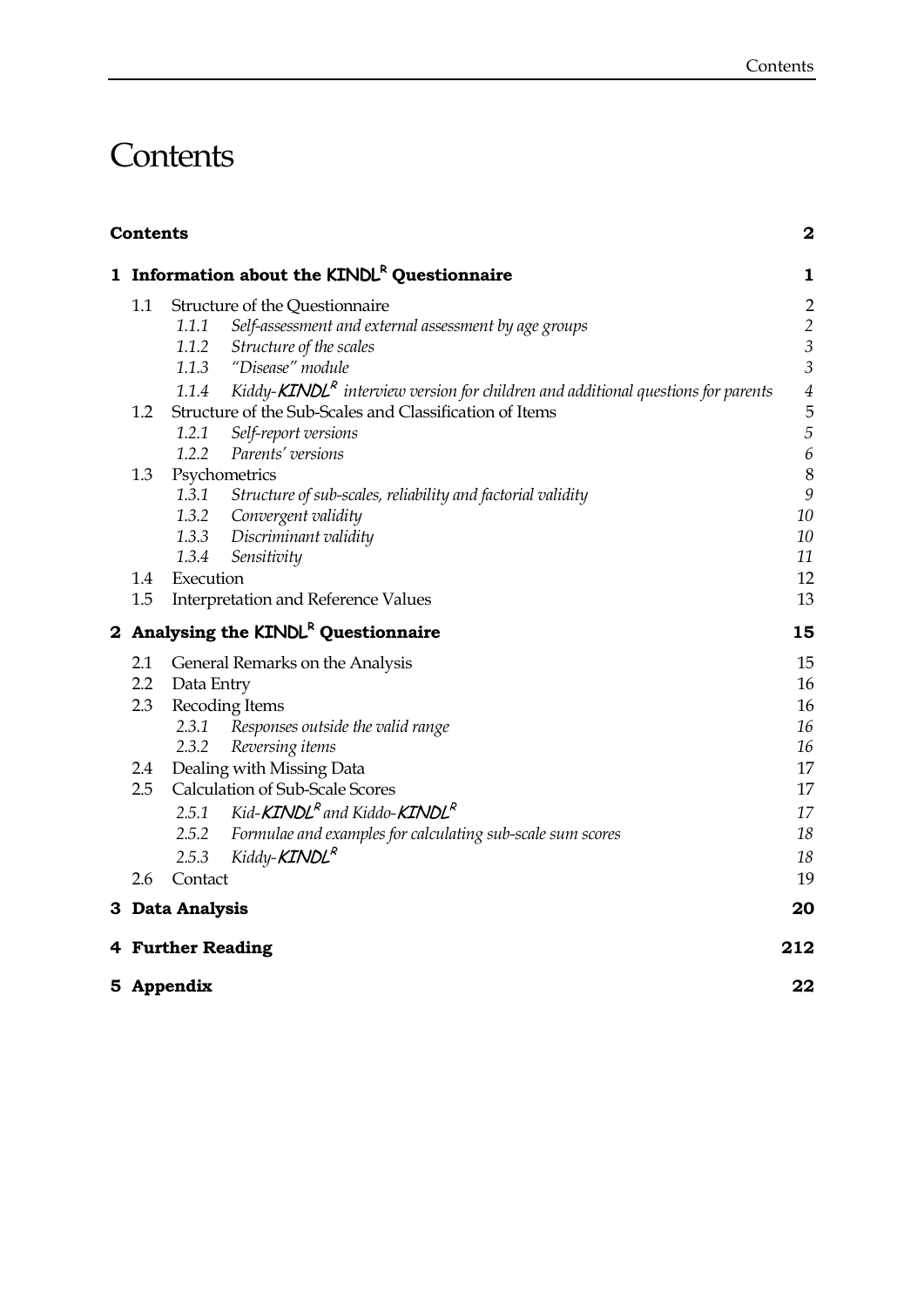# 1 Information about the KINDL<sup>R</sup> Questionnaire

While most quality of life measures for children have been developed in the English language and then translated in a further, methodologically elaborate step (Ravens-Sieberer and Cieza, 2000), the generic KINDL<sup>R</sup> Questionnaire for Measuring Health-Related Quality of Life in Children and Adolescents represents a German-language measure (originally developed by Bullinger et al. 1994, revised by Ravens-Sieberer & Bullinger 1998a, 1998b), for use in clinical populations but also with healthy children and adolescents.

The KINDL<sup>R</sup> Questionnaire for Children and Adolescents described below was developed and tested with a view to remedying the discrepancy between the urgency of the subject 'Quality of Life in Children and Adolescents' and the lack appropriate measures (Ravens-Sieberer, 2000). In developing it, the goal was to design a short, methodologically suitable and flexible set of instruments which could be completed both by children/adolescents and by their parents, which was available for different age groups and stages of development, which could be used for healthy and ill children (generic approach), which could be extended by means of specific modules (e.g. for different classes of diseases) and which could be used in different types of study, namely: a) epidemiological studies on the situation of children and adolescents in the Federal Republic of Germany, b) clinical studies dealing with the effects of therapeutic measures on the quality of life of acutely and chronically ill children, and c) in rehabilitation, looking into the effects of rehabilitation programmes – and in each case from the perspective of the children and of their parents.

The questionnaire has so far be used and tested in a number of studies over a period of up to three years involving over 3000 healthy and chronically ill children as well as their parents. The psychometric results reveal a high degree of reliability (Cronbach's  $\alpha \geq .70$  for most of the sub-scales and samples) and a satisfactory convergent validity of the procedure, beyond which the acceptance of the measure by children and adolescents is high (Ravens-Sieberer, 1998). The questionnaire has been able to distinguish between children with different physical disorders and under different types of strain. Overall, the KINDL<sup>R</sup> has proved to be a flexible, modular, psychometrically acceptable method of measuring quality of life in children by means of a central module covering generic aspects in children's quality of life while also measuring the specific burdens associated with diseases in childhood via additional modules. Age-specific versions take into account the changes in the quality of life dimensions in the course of child development.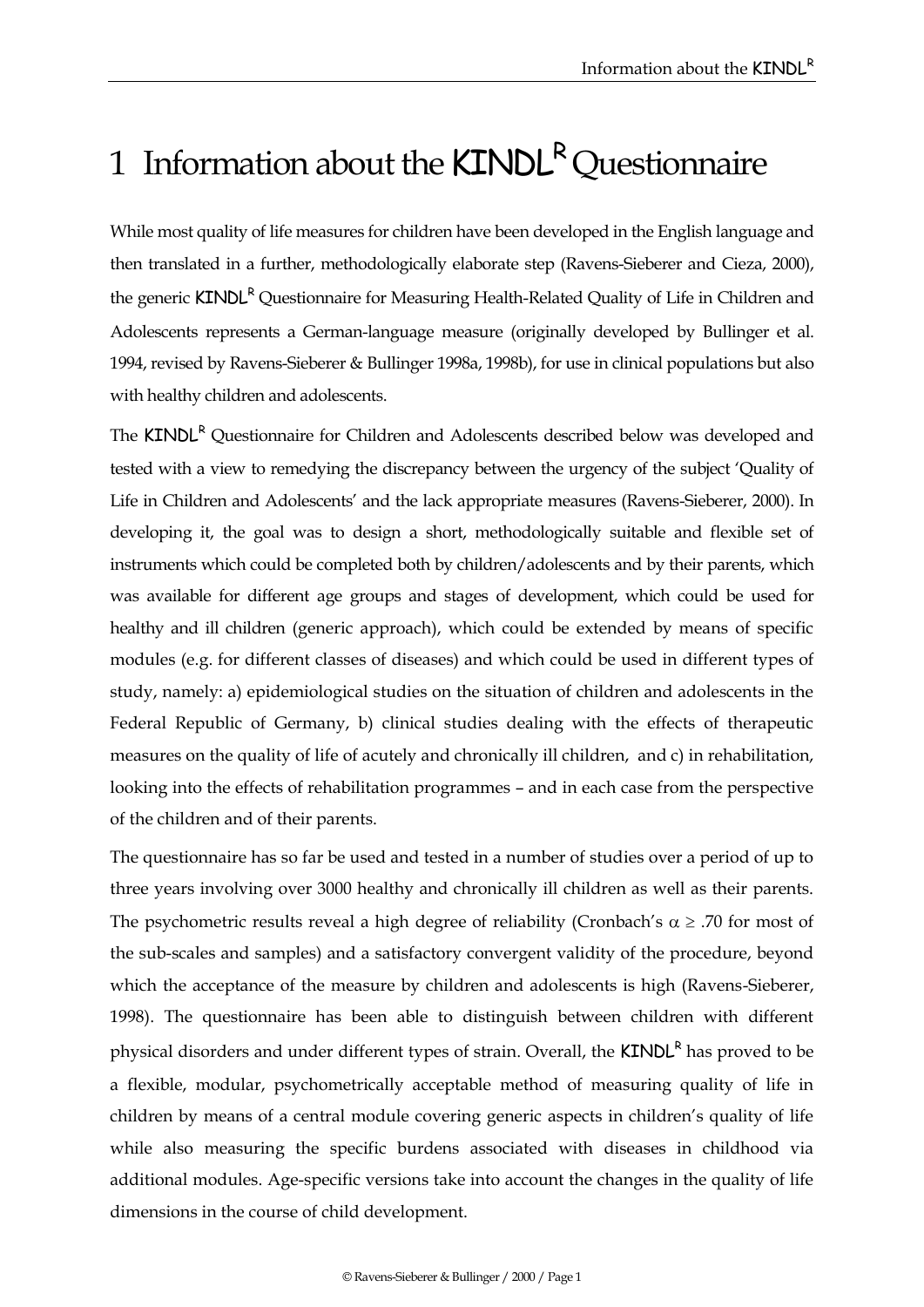## **1.1 Structure of the Questionnaire**

The  $KINDL<sup>R</sup>$  questionnaire satisfies the demand for taking into account progress during child development and the principle of patient-generated data collection by providing different versions of the questionnaire for different age groups and both a self-report version and a proxy version. The common practice of modifying a measure originally designed for adults to make it suitable for children, was avoided here. With the **KINDL<sup>R</sup> questionnaire an** original German-language measure is available that was specifically designed and validated for children. The psychometric testing of the  $KINDL<sup>R</sup>$  shows that a procedure has been developed that can be used in epidemiological, clinical and rehabilitation research studies; the use of the  $KINDL<sup>R</sup>$  questionnaire in the context of health care planning is increasingly under discussion.

#### **1.1.1 Self-assessment and external assessment by age groups**

Three versions of the KINDL<sup>R</sup> questionnaire are available as self-report measures for different age groups:

| Kiddy-KINDL <sup>R</sup>                                       | Kid- <b>KINDL</b> <sup>R</sup> | Kiddo-KINDL <sup>R</sup>      |
|----------------------------------------------------------------|--------------------------------|-------------------------------|
| for children aged 4 to 6                                       | for children aged 7 to 13      | for adolescents aged 14 to 17 |
| Children's Questionnaire<br>Kiddy-KINDL <sup>R</sup> Interview | Children's Questionnaire       | Children's Questionnaire      |

In addition, the questionnaire is available in two proxy versions for parents (3-6-year-olds and 7-17-year-olds):



Furthermore, a **short form of the KINDL<sup>R</sup>** (12 items) has been developed, as well as a series of **disease-specific modules** (adiposity, asthma, neurodermatitis and diabetes). The questionnaire is also available in numerous **languages, e.g.** English, French, Dutch, Russian, Turkish, Italian and Spanish. A **Computer-Assisted Touch Screen version (CAT-Screen)** of the questionnaire is available as well.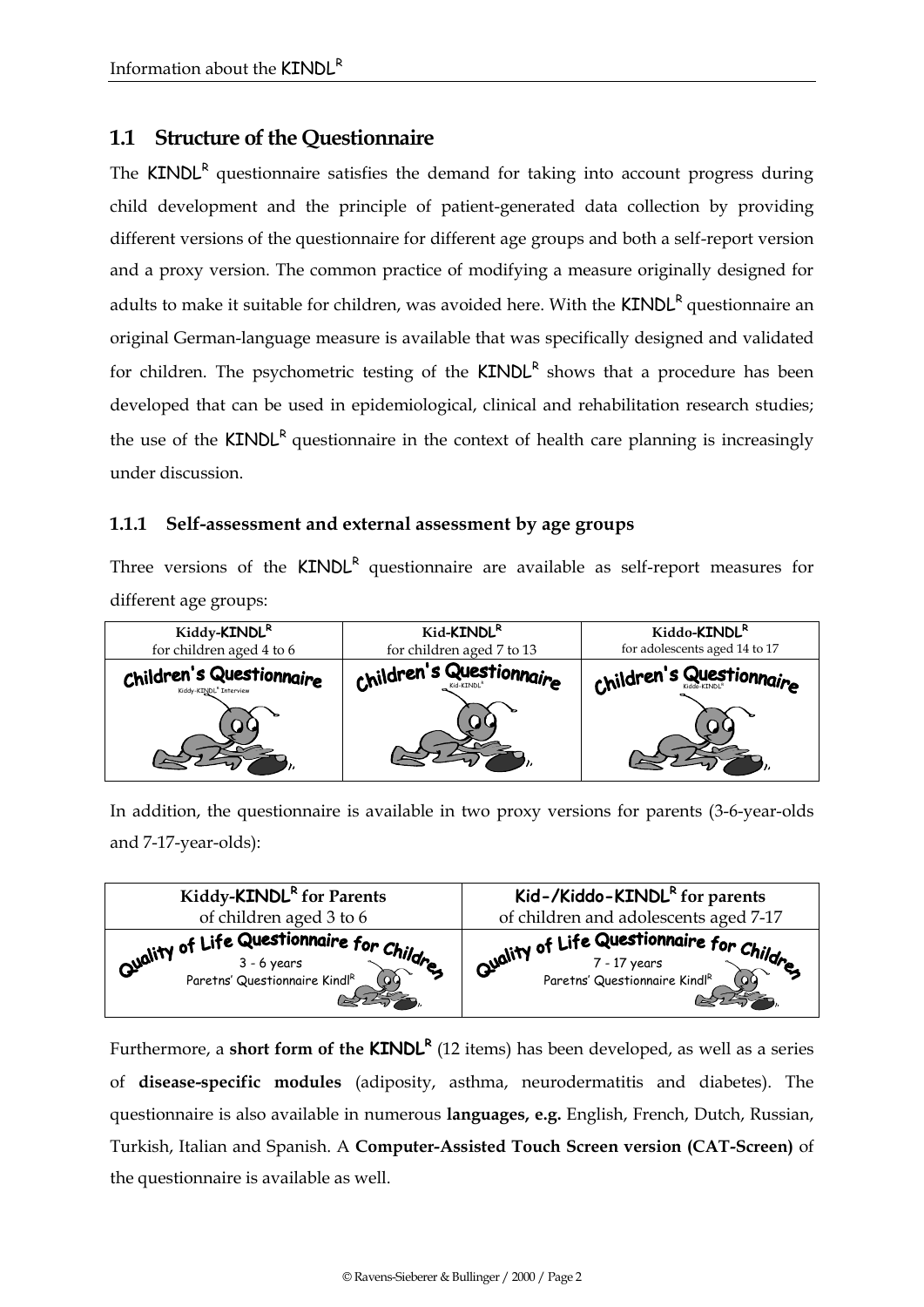#### **1.1.2 Structure of the scales**

The  $KINDL<sup>R</sup>$  questionnaire consists of 24 Likert-scaled items associated with six dimensions: physical well-being, emotional well-being, self-esteem, family, friends and everyday functioning (school or nursery school/kindergarten). The sub-scales of these six dimensions can be combined to produce a total score.





#### **1.1.3 "Disease" module**

All versions of the KINDL<sup>R</sup> contain an additional sub-scale entitled "Disease", whose items can be completed in case of prolonged illness or hospitalisation. The additional sub-scale consists of a filter question and six items which measure the child's quality of life with respect to his or her illness. In addition, disease-specific modules are available for the illnesses Adiposity, Asthma bronchiale, Neurodermatitis and Diabetes.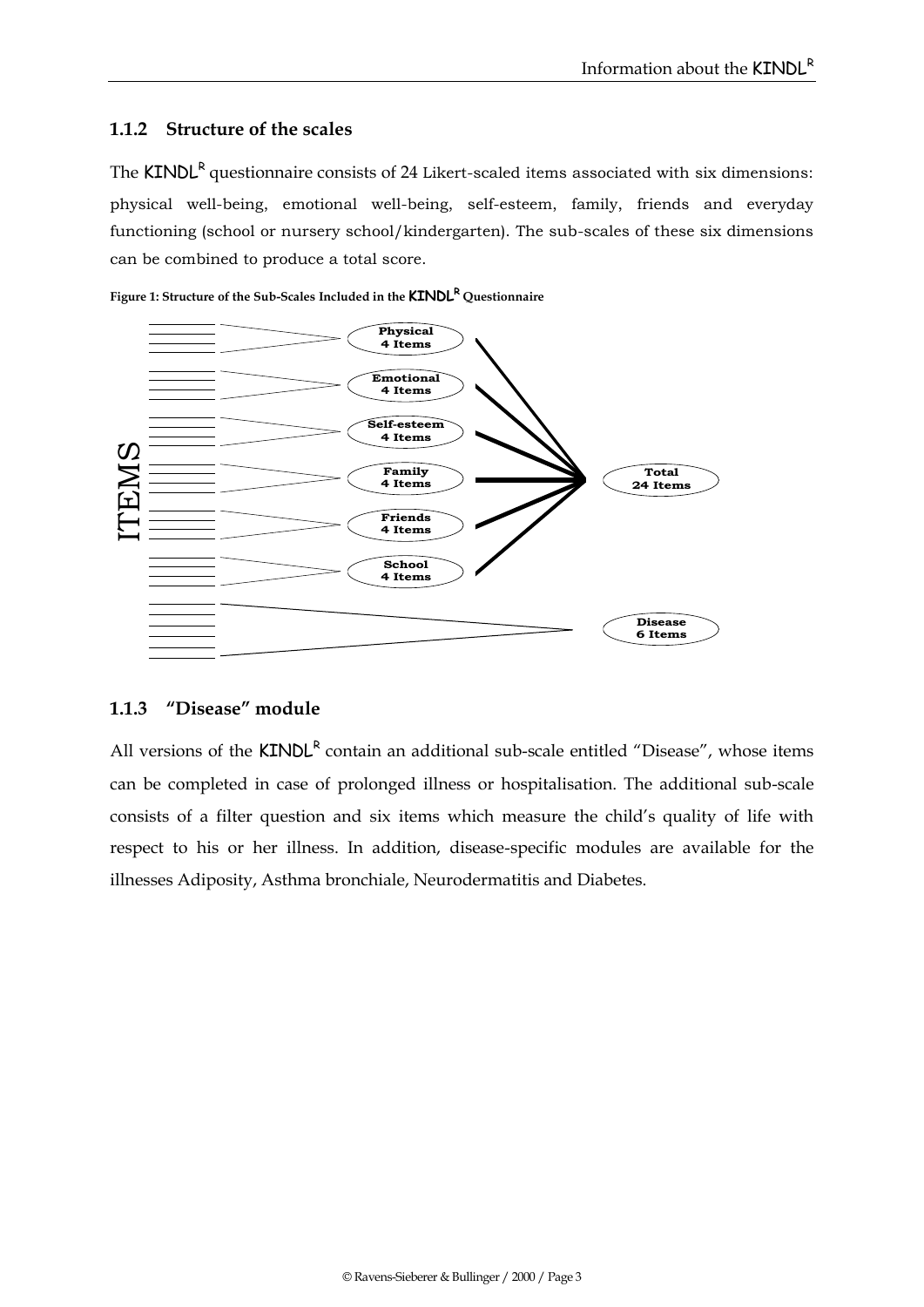## 1.1.4 Kiddy-**KINDL<sup>R</sup> interview version for children and additional questions for parents**

On account of the particular difficulties associated with interviewing young children, the structure of the Kiddy-KINDL<sup>R</sup> differs from that of the other questionnaires (Kid/Kiddo). In the self-report version, it only consists of twelve items, two for each dimension. This means that no sub-scale scores can be calculated for the individual dimensions but only a total score. The additional questions on "Disease" are, on the other hand, included in full. The response categories of the Kiddy-**KINDL<sup>R</sup>** cover 3 levels (1 = never, 2 = sometimes, 3 = very often), the children are to be questioned in a face-to-face interview.

The parents' version of the Kiddy- $KINDL<sup>R</sup>$  with its 24 items in 6 dimensions corresponds in structure to the parents' version of the  $KINDL<sup>R</sup>$  for 7 to 17-year-old children and teenagers. However, in order to make up for the potentially lower information content of the selfreported responses by young children, the parents' version of the Kiddy-**KINDL<sup>R</sup>** contains a further 22 items which can be treated as a sub-scale in their own right.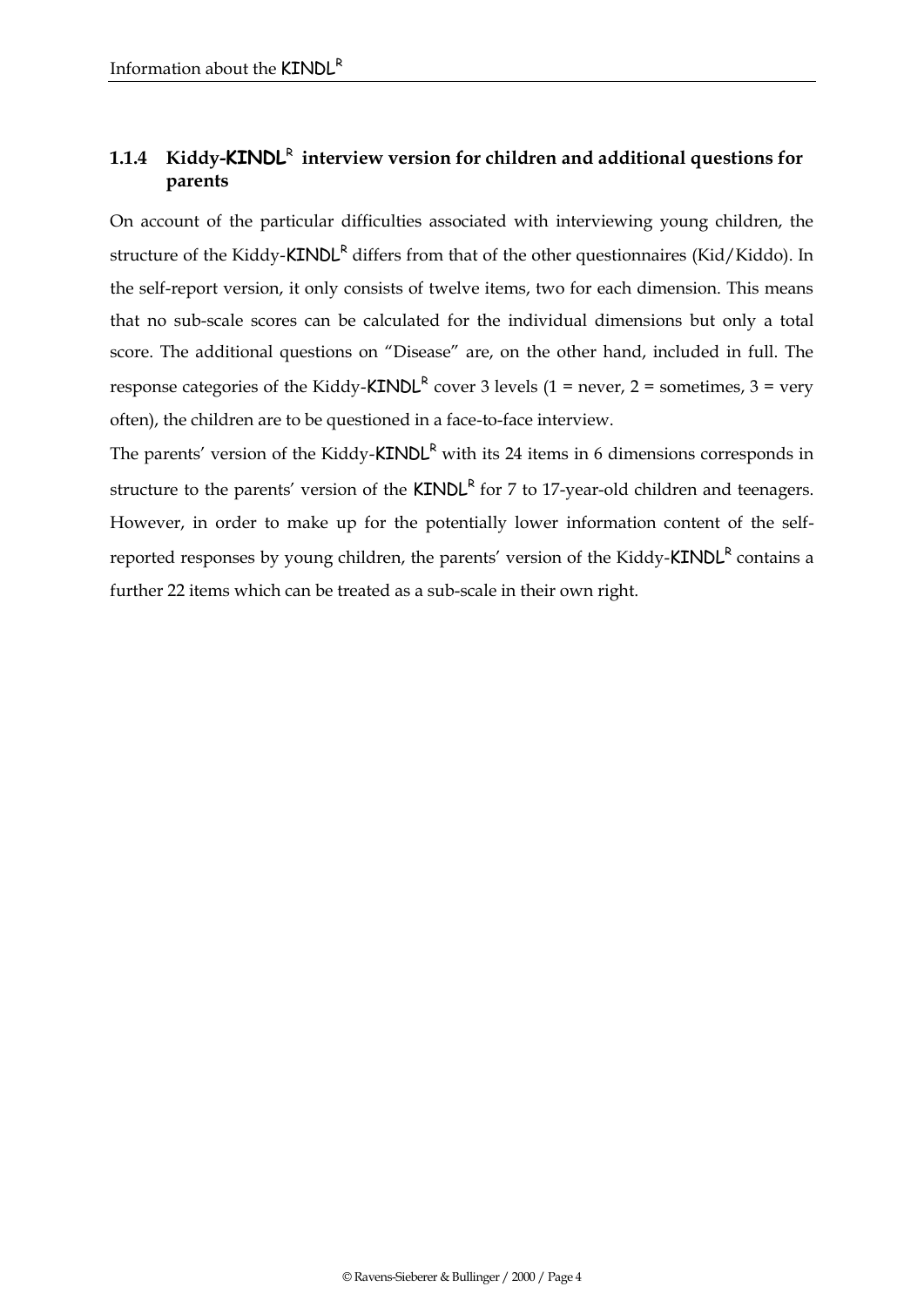# **1.2 Structure of the Sub-Scales and Classification of Items**

# **1.2.1 Self-report versions**

| Kid-KINDLR                                                   | Kiddo-KINDL <sup>R</sup>                                                                                                 |  |  |
|--------------------------------------------------------------|--------------------------------------------------------------------------------------------------------------------------|--|--|
| (7 to 13-year-olds)                                          | (14 to 17-year-olds)                                                                                                     |  |  |
| Children's Version                                           | Teenagers' Version                                                                                                       |  |  |
| <b>Physical Well-Being</b>                                   |                                                                                                                          |  |  |
| 1.  I felt ill                                               | 1.  I felt ill                                                                                                           |  |  |
| 2.  I had a headache or tummy-ache                           | 2.  I was in pain                                                                                                        |  |  |
| 3.  I was tired and worn-out                                 | 3.  I was tired and worn-out                                                                                             |  |  |
| 4.  I felt strong and full of energy                         | 4.  I felt strong and full of energy                                                                                     |  |  |
| <b>Emotional Well-Being</b>                                  |                                                                                                                          |  |  |
| 5.  I had fun and laughed a lot                              | 5.  I had fun and laughed a lot                                                                                          |  |  |
| 6.  I was bored                                              | 6.  I was bored                                                                                                          |  |  |
| 7.  I felt alone                                             | 7.  I felt alone                                                                                                         |  |  |
| 8.  I was scared                                             | 8.  I felt scared or unsure of myself                                                                                    |  |  |
| Self-Esteem                                                  |                                                                                                                          |  |  |
|                                                              | 9.  I was proud of myself                                                                                                |  |  |
|                                                              | 10.  I felt on top of the world                                                                                          |  |  |
| 11.  I felt pleased with myself                              | 11.  I felt pleased with myself                                                                                          |  |  |
| 12.  I had lots of good ideas                                | 12.  I had lots of good ideas                                                                                            |  |  |
| Family                                                       |                                                                                                                          |  |  |
| 13.  I got on well with my parents                           | 13.  I got on well with my parents                                                                                       |  |  |
| 14.  I felt fine at home                                     | 14.  I felt fine at home                                                                                                 |  |  |
| 15.  We quarrelled at home                                   | 15.  We quarrelled at home                                                                                               |  |  |
| 16.  My parents stopped me from                              | 16.  I felt restricted by my parents                                                                                     |  |  |
|                                                              |                                                                                                                          |  |  |
| Friends                                                      |                                                                                                                          |  |  |
| 17.  I played with friends                                   | 17.  I did things together with my<br>friends                                                                            |  |  |
| 18.  Other kids liked me                                     | 18.  I was a "success" with my friends                                                                                   |  |  |
| 19.  I got along well with my friends                        | 19.  I got along well with my friends                                                                                    |  |  |
| children                                                     | 20.  I felt different from other people                                                                                  |  |  |
| Everyday Functioning (School or Nursery School/Kindergarten) |                                                                                                                          |  |  |
| 21.  doing my schoolwork was easy                            | 21.  doing the schoolwork was easy                                                                                       |  |  |
| 22.  I enjoyed my lessons                                    | 22.  I found school interesting                                                                                          |  |  |
| 23.  I worried about my future                               | 23.  I worried about my future                                                                                           |  |  |
| 24.  I worried about bad marks or<br>grades                  | 24.  I worried about getting bad<br>marks or grades                                                                      |  |  |
|                                                              | 9.  I was proud of myself<br>10.  I felt on top of the world<br>doing certain things<br>20.  I felt different from other |  |  |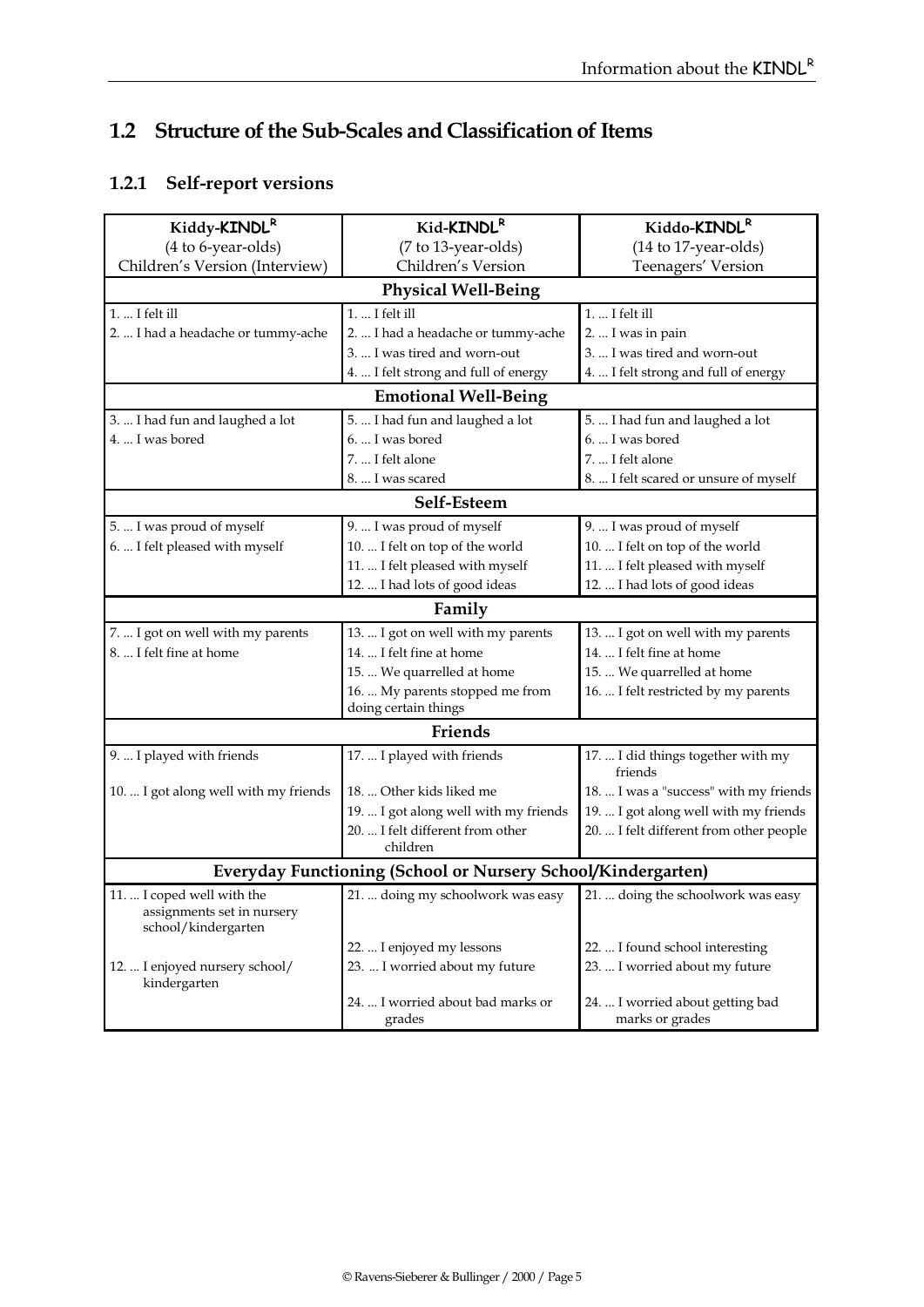| Kiddy-KINDL <sup>R</sup>                                                                                | Kid-KINDL <sup>R</sup>                                                                                  | Kiddo-KINDL <sup>R</sup>                                                                                |
|---------------------------------------------------------------------------------------------------------|---------------------------------------------------------------------------------------------------------|---------------------------------------------------------------------------------------------------------|
| (4 to 6-year-olds)                                                                                      | $(7 to 13-year-olds)$                                                                                   | $(14 \text{ to } 17$ -year-olds)                                                                        |
| Children's Version                                                                                      | Children's Version                                                                                      | Teenagers' Version                                                                                      |
|                                                                                                         | "Disease" Module                                                                                        |                                                                                                         |
| 13. Are you staying in hospital just now<br>or do you have some long-term illness?<br>(Filter question) | 25. Are you staying in hospital just now<br>or do you have some long-term illness?<br>(Filter question) | 25. Are you staying in hospital just now<br>or do you have some long-term illness?<br>(Filter question) |
| 14.  I was afraid that my illness might<br>get worse                                                    | 26.  I was afraid that my illness might<br>get worse                                                    | 26.  I was afraid that my illness might<br>get worse                                                    |
| 15.  I was sad because of my illness                                                                    | 27.  I was sad because of my illness                                                                    | 27.  I was sad because of my illness                                                                    |
| 16.  I was able to cope well with my<br>illness                                                         | 28.  I was able to cope well with my<br>illness                                                         | 28.  I was able to cope well with my<br>illness                                                         |
| 17.  my parents treated me like a baby<br>because of my illness                                         | 29.  My parents treated me like a baby<br>because of my illness                                         | 29.  My parents treated me like a baby<br>because of my illness                                         |
| 18.  I avoided others to notice my<br>illness                                                           | 30.  I wanted nobody to notice my<br>illness                                                            | 30.  I wanted nobody to notice my<br>illness                                                            |
| 19.  I missed something at nursery<br>school/kindergarten because of<br>my illness                      | 31.  I missed something at school<br>because of my illness                                              | 31.  I missed something at school<br>because of my illness                                              |

## **1.2.2 Parents' versions**

| Kiddy-KINDL <sup>R</sup>                                            | <b>KINDL<sup>R</sup></b>                          |  |  |  |  |  |
|---------------------------------------------------------------------|---------------------------------------------------|--|--|--|--|--|
| (3 to 6-year-olds)                                                  | (7 to 17-year-olds)                               |  |  |  |  |  |
| Parents' Version                                                    | Parents' Version                                  |  |  |  |  |  |
|                                                                     | <b>Physical Well-Being</b>                        |  |  |  |  |  |
| 1.  my child had fun and laughed a lot                              | 1.  my child felt ill                             |  |  |  |  |  |
| 2.  my child had a headache or tummy-ache                           | 2.  my child had a headache or tummy-ache         |  |  |  |  |  |
| 3.  my child was tired and worn-out                                 | 3.  my child was tired and worn-out               |  |  |  |  |  |
| 4.  my child felt strong and full of energy                         | 4.  my child felt strong and full of energy       |  |  |  |  |  |
|                                                                     | <b>Emotional Well-Being</b>                       |  |  |  |  |  |
| 5.  my child had fun and laughed a lot                              | 5.  my child had fun and laughed a lot            |  |  |  |  |  |
| 6.  my child didn't feel much like doing anything                   | 6.  my child didn't feel much like doing anything |  |  |  |  |  |
| 7.  my child felt alone                                             | 7.  my child felt alone                           |  |  |  |  |  |
| 8.  my child felt scared or unsure of her-/ himself                 | 8.  my child felt scared or unsure of itself      |  |  |  |  |  |
| Self-Esteem                                                         |                                                   |  |  |  |  |  |
| 9.  my child was proud of him-/herself                              | 9.  my child was proud of himself                 |  |  |  |  |  |
| 10.  my child felt on top of the world                              | 10.  my child felt on top of the world            |  |  |  |  |  |
| 11.  my child felt pleased with him-/ herself                       | 11.  my child felt pleased with him-/herself      |  |  |  |  |  |
| 12.  my child had lots of good ideas                                | 12.  my child had lots of good ideas              |  |  |  |  |  |
|                                                                     | Family                                            |  |  |  |  |  |
| 13.  my child got on well with us as parents                        | 13.  my child got on well with us as parents      |  |  |  |  |  |
| 14.  my child felt fine at home                                     | 14.  my child felt fine at home                   |  |  |  |  |  |
| 15.  we quarrelled at home                                          | 15.  we quarrelled at home                        |  |  |  |  |  |
| 16.  my child felt that I was bossing him/her around                | 16.  my child felt that I was bossing him around  |  |  |  |  |  |
|                                                                     | Friends                                           |  |  |  |  |  |
| 17.  my child played with friends                                   | 17.  my child did things together with friends    |  |  |  |  |  |
| 18.  my child was liked by other kids                               | 18.  my child was liked by other kids             |  |  |  |  |  |
| 19.  my child got along well with his friends                       | 19.  my child got along well with his/her friends |  |  |  |  |  |
| 20.  my child felt different from other children                    | 20.  my child felt different from other children  |  |  |  |  |  |
| <b>Everyday Functioning (School or Nursery School/Kindergarten)</b> |                                                   |  |  |  |  |  |
| 21.  my child coped well with the assignments set in nursery        | 21.  my child easily coped with schoolwork        |  |  |  |  |  |
| school/kindergarten                                                 |                                                   |  |  |  |  |  |
| 22.  my child enjoyed the nursery school/ kindergarten              | 22.  my child enjoyed the school lessons          |  |  |  |  |  |
| 23.  my child looked forward to nursery school/kindergarten         | 23.  my child worried about his future            |  |  |  |  |  |
| 24.  my child made lots of mistakes when doing minor                | 24.  my child was afraid of bad marks or grades   |  |  |  |  |  |
| assignments or homework                                             |                                                   |  |  |  |  |  |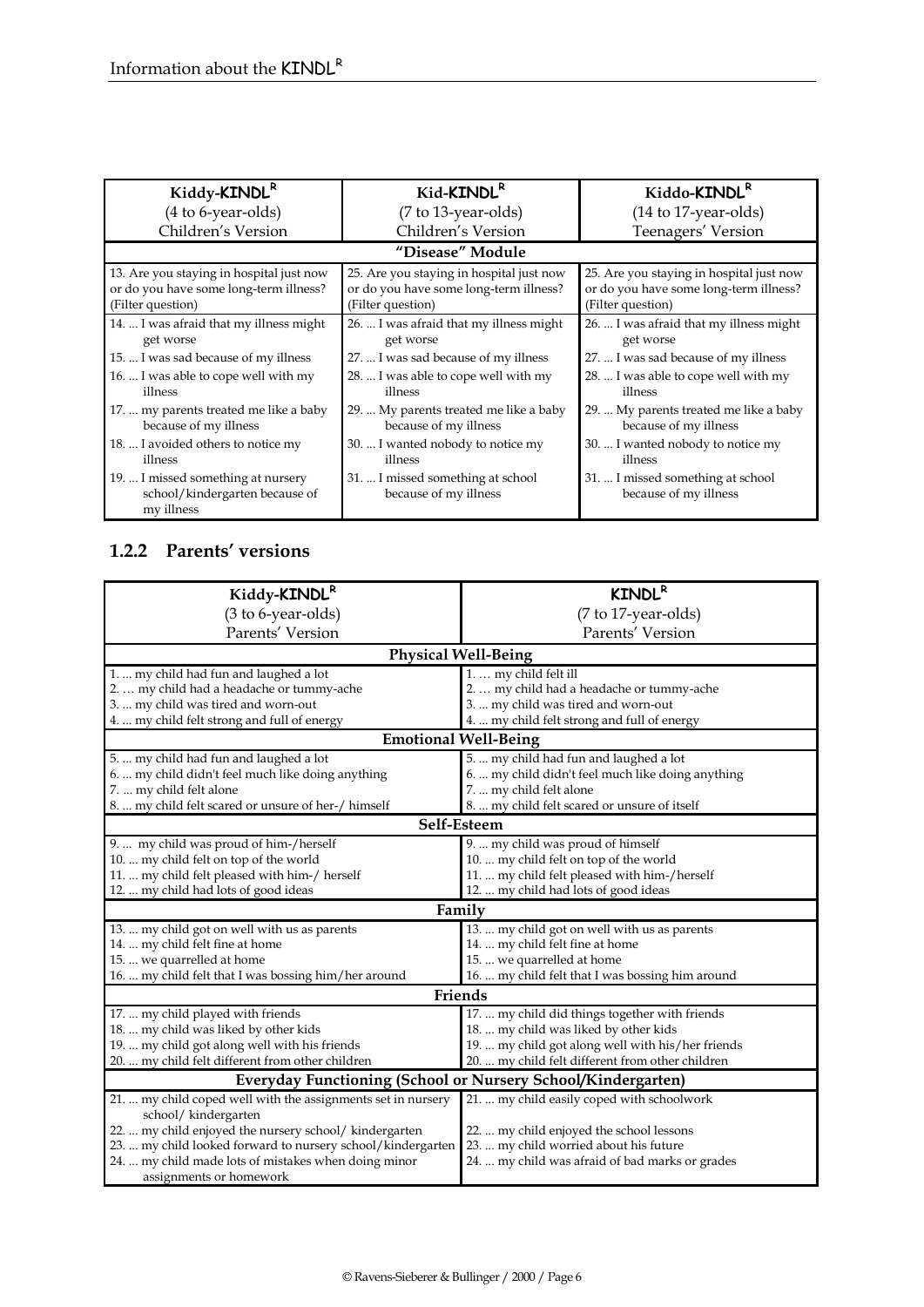| Kiddy-KINDLR                                                                        |  |  |  |  |  |  |
|-------------------------------------------------------------------------------------|--|--|--|--|--|--|
| (3 to 6-year-olds)                                                                  |  |  |  |  |  |  |
| Parents' Version                                                                    |  |  |  |  |  |  |
| <b>Additional Items "Kiddy Parents"</b>                                             |  |  |  |  |  |  |
| 25.  my child was moody and whined a lot                                            |  |  |  |  |  |  |
| 26.  my child had a healthy appetite                                                |  |  |  |  |  |  |
| 27.  I managed to show patience and understanding towards my child                  |  |  |  |  |  |  |
| 28.  my child felt under pressure                                                   |  |  |  |  |  |  |
| 29.  my child slept soundly                                                         |  |  |  |  |  |  |
| 30.  my child romped around and was very active                                     |  |  |  |  |  |  |
| 31.  my child kept bursting into tears                                              |  |  |  |  |  |  |
| 32.  my child was cheerful and in a good mood                                       |  |  |  |  |  |  |
| 33.  my child was alert and able to concentrate well                                |  |  |  |  |  |  |
| 34.  my child was easily distracted and absent-minded                               |  |  |  |  |  |  |
| 35.  my child enjoyed being with other children                                     |  |  |  |  |  |  |
| 36.  I had to give my child a telling-off                                           |  |  |  |  |  |  |
| 37.  I praised my child                                                             |  |  |  |  |  |  |
| 38.  my child had problems with teachers, kindergarten staff or other child-minders |  |  |  |  |  |  |
| 39.  my child was nervous and fidgety                                               |  |  |  |  |  |  |
| 40.  my child was lively and energetic                                              |  |  |  |  |  |  |
| 41.  my child complained of being in pain                                           |  |  |  |  |  |  |
| 42.  my child was sociable and out-going                                            |  |  |  |  |  |  |
| 43.  my child succeeded at everything he set out to do                              |  |  |  |  |  |  |
| 44.  my child became dissatisfied easily                                            |  |  |  |  |  |  |
| 45.  my child cried bitterly                                                        |  |  |  |  |  |  |
| 46.  my child lost his temper quickly                                               |  |  |  |  |  |  |

| Kiddy-KINDL <sup>R</sup>                                                                                 | <b>KINDL<sup>R</sup></b>                                                                                 |  |  |  |
|----------------------------------------------------------------------------------------------------------|----------------------------------------------------------------------------------------------------------|--|--|--|
| (3 to 6-year-olds)                                                                                       | (7 to 17-year-olds)                                                                                      |  |  |  |
| Parents' Version                                                                                         | Parents' Version                                                                                         |  |  |  |
|                                                                                                          | "Disease" Module                                                                                         |  |  |  |
| 47. Is your child staying in hospital just now or does it<br>have a long-term illness? (Filter question) | 25. Is your child staying in hospital just now or does it<br>have a long-term illness? (Filter question) |  |  |  |
| 48.  my child was afraid that the illness might get worse                                                | 26.  my child was afraid that the illness might get worse                                                |  |  |  |
| 49.  my child was sad because of the illness                                                             | 27.  my child was sad because of the illness                                                             |  |  |  |
| 50.  my child was able to cope well with his illness                                                     | 28.  my child was able to cope well with his illness                                                     |  |  |  |
| 51.  we treated our child as though he/she were younger,<br>because of the illness                       | 29.  we treated our child as though he were younger,<br>because of the illness                           |  |  |  |
| 52.  my child avoided others to notice his illness                                                       | 30.  my child avoided others to notice his illness                                                       |  |  |  |
| 53.  my child missed something at nursery                                                                | 31.  my child missed something at school because of his                                                  |  |  |  |
| school/kindergarten because of his illness                                                               | illness                                                                                                  |  |  |  |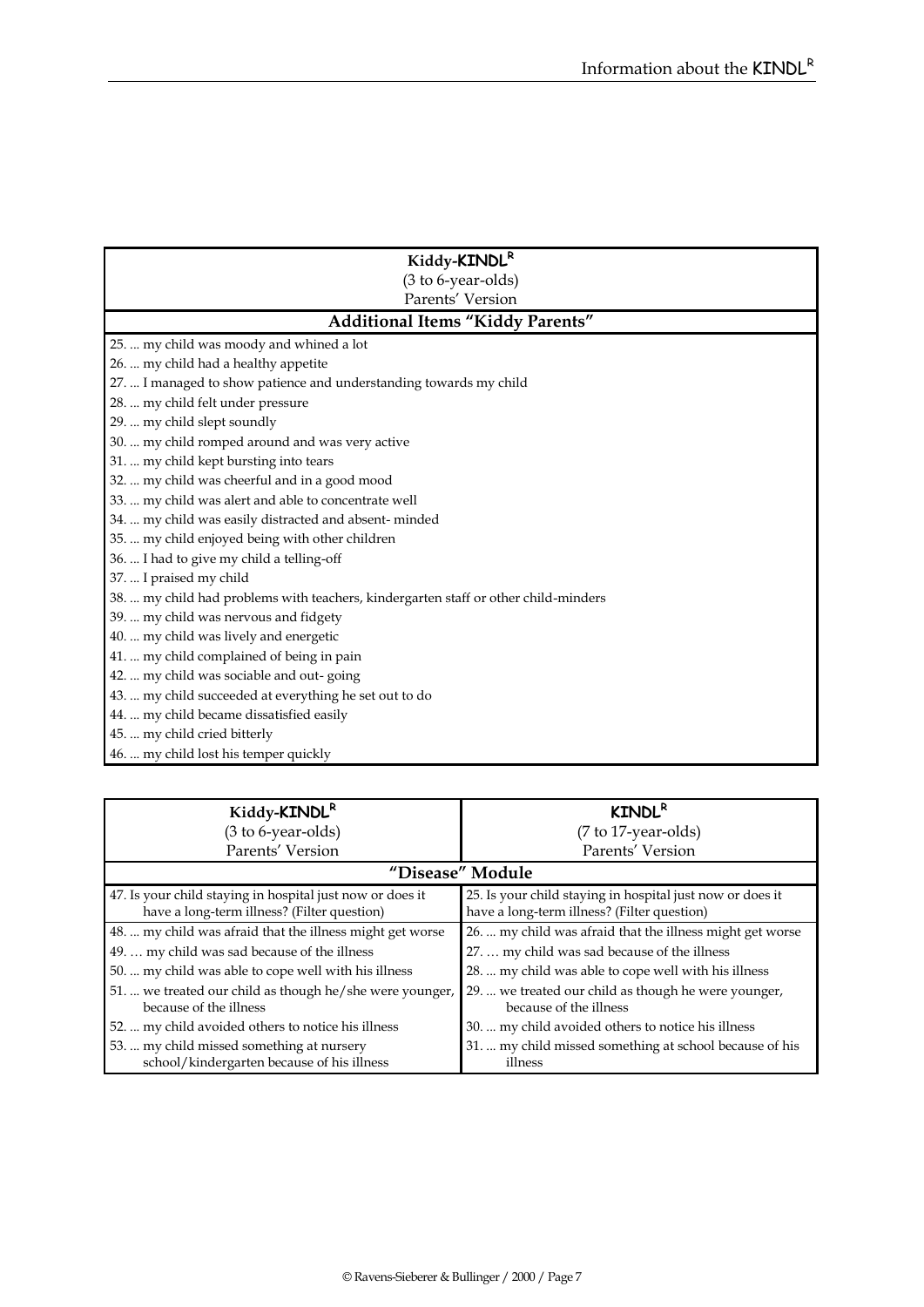#### **1.3 Psychometrics**

The psychometric tests conducted on the questionnaire and discussed here include the testing of its reliability (internal consistency, i.e. Cronbach's alpha) and validity (factorial validity, convergent validity, discriminant validity and sensitivity).

The first steps in the psychometric calculations consisted of an item analysis and a *reliability*  analysis of the KINDL<sup>R</sup> questionnaire using the Multitrait Analysis Program of the New England Medical Center at Tuffts University in Boston (MAP) (Hays et al., 1988). The MAP program uses Campbell's multitrait approach and permits a confirmatory test of the questionnaire's postulated scale structure. For each item it delivers the magnitude of the correlation between the item and the overall scale (adjusted for overlap) as well as the success statistics for the frequency of cases displaying a higher or significantly higher correlation of an item as compared with the correlation with other scales. These success statistics, also known as scale fit, can take on values between 0% and an optimum 100%, and indicate the *factorial validity* of the questionnaire on an item level. Beyond this, the internal consistency coefficient Cronbach's alpha is given.

The *convergent validation* was done by correlating the sub-scales of the KINDL<sup>R</sup> questionnaire with comparable well-being scales. The *discriminant validity* was determined by distinguishing subgroups within the survey population according to criteria that suggested a difference in their quality of life assessment.

The analysis of the psychometric quality of the questionnaire was performed using two samples:

#### **Sample 1**

1501 pupils in the fourth and eighth grade completed the short version (12 items) of the  $KINDL<sup>R</sup>$  in the course of the regular school medical check-ups in Hamburg. The fourth graders (n=918) were an average of 9.7 years old, the eight grade teenagers (n=583) 14.1 years old. The sample consisted of 48.3 % girls and 51.7 % boys (Ravens-Sieberer et al., 2000a).

#### **Sample 2**

1050 children and adolescents from 7 German rehabilitation clinics completed the KINDL<sup>R</sup> questionnaire before embarking on a rehabilitation programme. The sample consisted of 50.7 % girls and 49.3 % boys. Their average age was 12.6 years; the sample comprised three diagnostic groups: Bronchial asthma (n=254), Neurodermatitis (n=163) and Obesity (n=633) (Ravens-Sieberer et al., 2000b).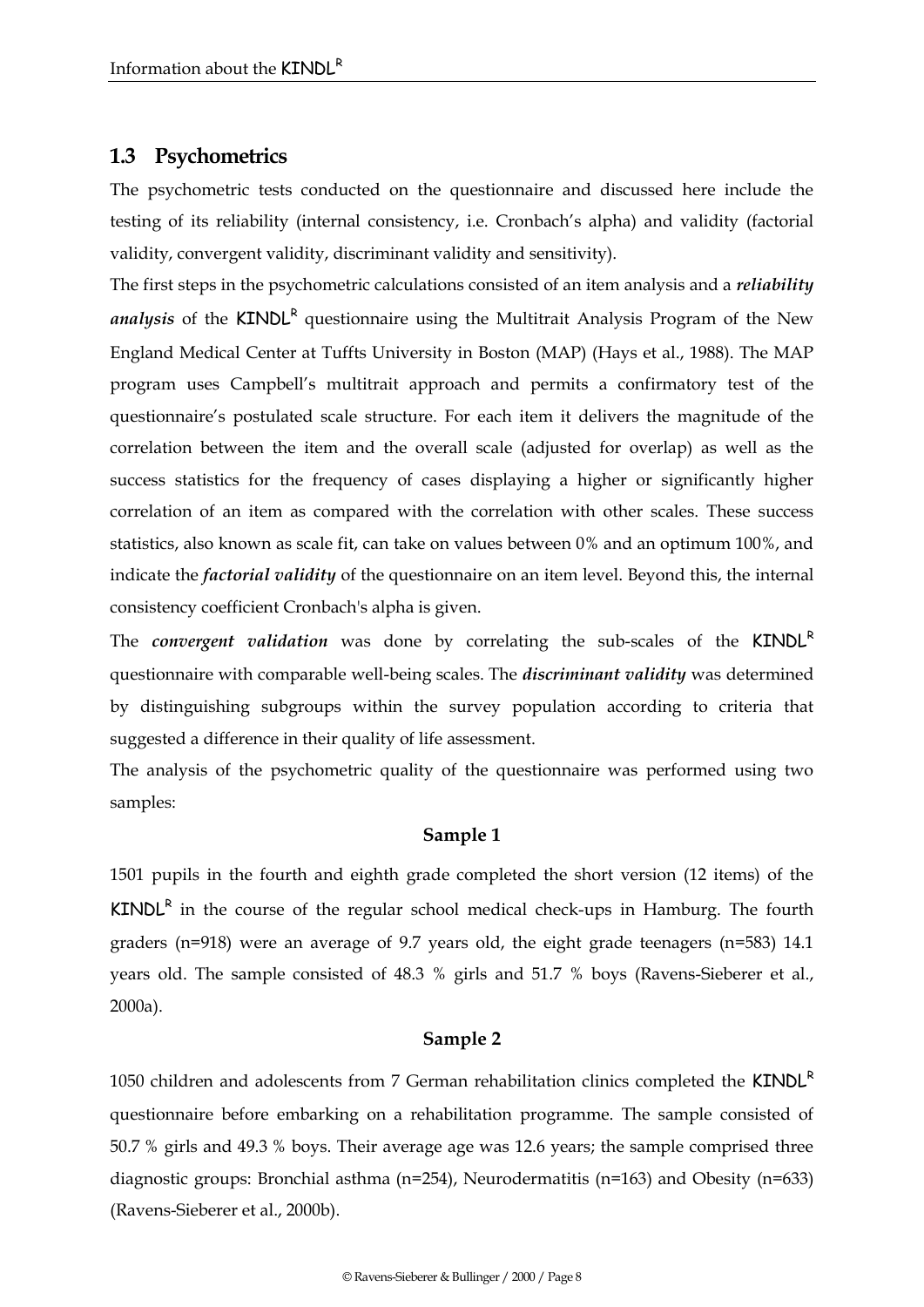#### **1.3.1 Structure of sub-scales, reliability and factorial validity**

The analysis of the data from the  $KINDL<sup>R</sup>$  questionnaires completed by chronically ill children and adolescents and their parents (Sample 2, n=1050) using the MAP program revealed a good utilisation of the scale width with floor and ceiling effects generally below 10%. The scale fit was above 80% for all sub-scales. The reliability was checked by confirmatory means, Cronbach´s alpha as a measure of internal consistency reached values of around  $\alpha$  =.70 for most sub-scales, while the overall scale displayed a consistency coefficient of over  $\alpha$  =.80.

| Sub-scale                | n   | No. of<br>items | Mean  | <b>Standard</b><br>deviation | <b>Floor</b><br>% | Ceiling<br>% | Scale fit<br>% | Internal consistency<br>α |
|--------------------------|-----|-----------------|-------|------------------------------|-------------------|--------------|----------------|---------------------------|
| Physical                 | 915 | $\overline{4}$  | 70.63 | 17.31                        | $\cdot$           | 4.8          | 87.5           | .63                       |
| <b>Emotional</b>         | 915 | $\overline{4}$  | 80.31 | 14.88                        | .0                | 9.7          | 91.7           | .68                       |
| Self-esteem              | 915 | $\overline{4}$  | 57.88 | 20.56                        | .4                | 1.7          | 100.0          | .75                       |
| Family                   | 915 | $\overline{4}$  | 77.69 | 17.13                        | .0                | 10.5         | 100.0          | .76                       |
| <b>Friends</b>           | 915 | 4               | 71.44 | 18.25                        | $\cdot$ 3         | 7.7          | 91.7           | .74                       |
| School                   | 915 | 4               | 64.56 | 21.88                        | $\cdot$           | 3.4          | 91.7           | .64                       |
| <b>Total</b>             | 915 | 24              | 70.58 | 11.94                        | .0                | .0           | 94.2           | .84                       |
| <b>Disease</b><br>module | 915 | 6               | 77.71 | 17.96                        | $\cdot$           | 11.9         | 91.7           | .66                       |

**Table 1: Structure of Sub-Scales and Reliability (children, data transformed 0-100)**

**Table 2: Structure of Sub-Scales and Reliability (parents, data transformed 0-100)**

|                          | $\mathsf{n}$ | No. of<br>items | Mean  | <b>Standard</b><br>deviation | <b>Floor</b><br>% | Ceiling<br>% | Scale fit<br>$\boldsymbol{\%}$ | <b>Internal</b><br>consistency<br>α |
|--------------------------|--------------|-----------------|-------|------------------------------|-------------------|--------------|--------------------------------|-------------------------------------|
| Physical                 | 899          | 4               | 64.00 | 18.44                        | .0                | 2.6          | 83.3                           | .70                                 |
| <b>Emotional</b>         | 899          | 4               | 69.44 | 17.75                        | .0                | 4.2          | 100.0                          | .76                                 |
| Self-<br>esteem          | 899          | 4               | 56.06 | 19.50                        | $\cdot$ .2        | 2.1          | 100.0                          | .77                                 |
| Family                   | 899          | 4               | 79.38 | 17.75                        | $\cdot$ 1         | 5.9          | 100.0                          | .81                                 |
| <b>Friends</b>           | 899          | 4               | 67.94 | 18.13                        | .0                | 4.1          | 87.5                           | .74                                 |
| School                   | 899          | 4               | 65.63 | 18.06                        | $\cdot$ 1         | 3.6          | 95.8                           | .62                                 |
| Total                    | 899          | 24              | 56.58 | 13.15                        | .0                | .0           | 95.8                           | .89                                 |
| <b>Disease</b><br>module | 899          | 6               | 69.83 | 18.88                        | .0                | 6.1          | 88.9                           | .72                                 |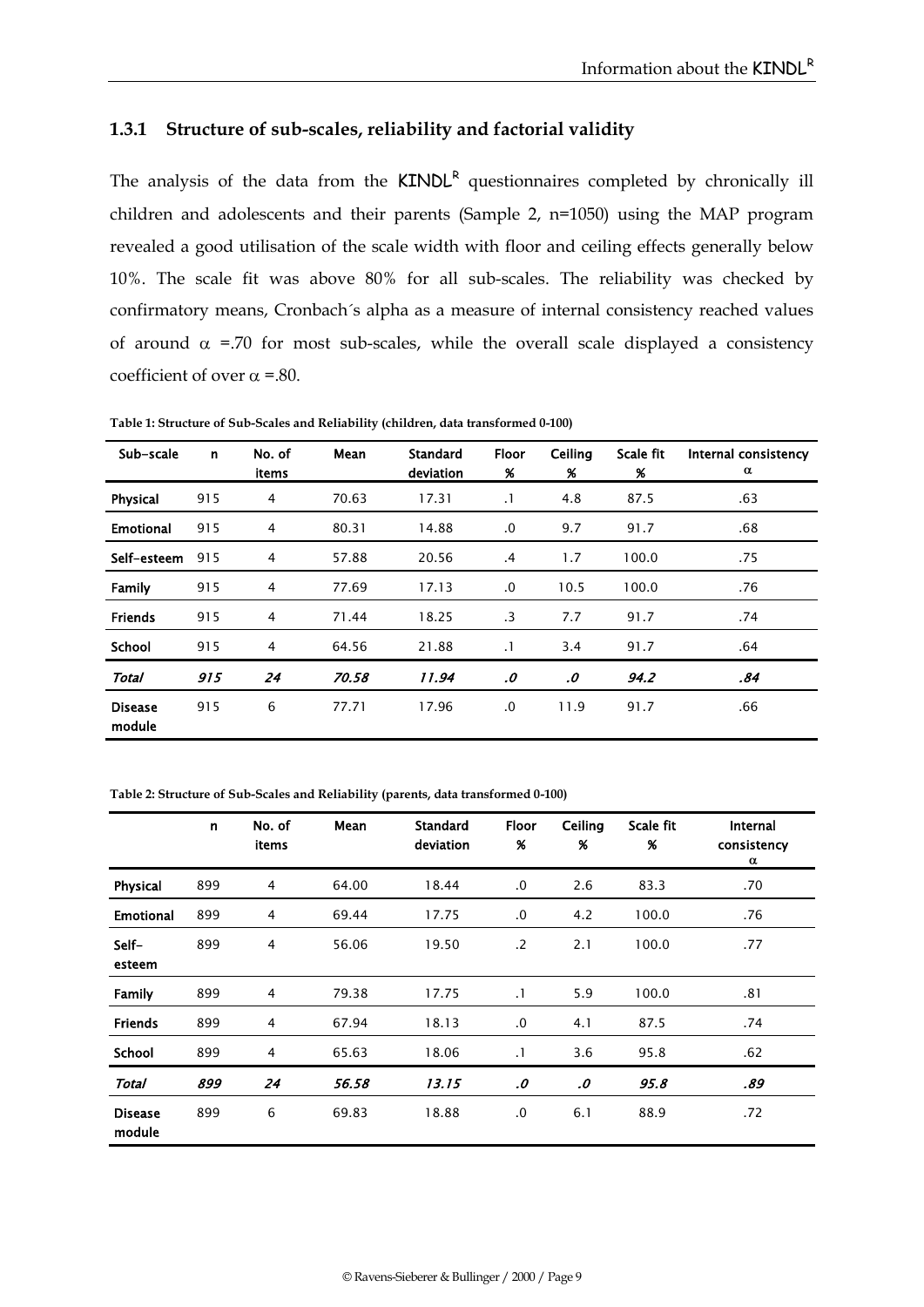#### **1.3.2 Convergent validity**

In terms of convergent validity, the KINDL<sup>R</sup> sub-scales were correlated both with the subjective health dimensions of the Child Health Questionnaire (Landgraf et al., 1999) and the SF-36 (Bullinger & Kirchberger, 1998) and with the "Life Satisfaction" questionnaire adapted for children (FLZM; Herschbach & Henrich, 2000). It was found that the KINDL<sup>R</sup> total score displayed a high correlation particularly with the "General Well-Being" sub-scale of the Child Health Questionnaires and with the "Vitality" and "Emotional Well-Being" subscales of the SF-36 as well as the FLZM  $(r>0.60)$ . Since the **KINDL<sup>R</sup>** aims more at the psychosocial than the physical aspects of health-related quality of life, the correlation of the  $KINDL<sup>R</sup>$  sub-scales with physical aspect of quality of life ("Global Health" and "Physical Activities" scale of the Child Health Questionnaire) are lower, as expected.

| <b>KINDLR</b><br>sub-scale | <b>CHQ</b><br>Global<br>health | <b>CHQ</b><br>General<br>well-being | <b>CHQ</b><br>Physical<br>activities | $SF-36$<br><b>Vitality</b> | $SF-36$<br><b>Emotional</b><br>well-being | <b>FLZ</b><br>Life<br>satisfaction |
|----------------------------|--------------------------------|-------------------------------------|--------------------------------------|----------------------------|-------------------------------------------|------------------------------------|
| Physical                   | .34                            | .52                                 | .37                                  | .55                        | .44                                       | .40                                |
| <b>Emotional</b>           | .26                            | .59                                 | .31                                  | .48                        | .56                                       | .45                                |
| Self-Esteem                | .32                            | .50                                 | .23                                  | .46                        | .44                                       | .53                                |
| Family                     | .15                            | .37                                 | .12                                  | .26                        | .32                                       | .47                                |
| <b>Friends</b>             | .19                            | .48                                 | .37                                  | .42                        | .41                                       | .46                                |
| <b>School</b>              | .28                            | .42                                 | .15                                  | .31                        | .39                                       | .41                                |
| <b>Total</b>               | .40                            | .72                                 | .39                                  | .62                        | .64                                       | .69                                |
| <b>Disease</b><br>module   | .36                            | .51                                 | .37                                  | .41                        | .43                                       | .45                                |

**Table 3: Convergent Validity (Pearson r)**

#### **1.3.3 Discriminant validity**

The initial results of the use of the  $KINDL<sup>R</sup>$  questionnaire on chronically ill children show that the measure is able to distinguish between differences in the impairment of healthrelated quality of life in children with different diseases (Asthma, Neurodermatitis, Obesity) both on a sub-scale level and in terms of its total score (see Figure 2).

|                           | Physical | Emo-<br>tional | Self-<br>esteem | Family | Friends | School | Total | <b>Disease</b> |
|---------------------------|----------|----------------|-----------------|--------|---------|--------|-------|----------------|
| Healthy $(n=1501)$        | 75.56    | 83.01          | 66.6            | 83.99  | 78.18   | 73.13  | 76.75 |                |
| Asthma $(n=254)$          | 71.02    | 82.35          | 63.68           | 79.33  | 76.8    | 67.34  | 73.38 | 82.28          |
| Neurodermatitis $(n=163)$ | 74.94    | 81.44          | 62.63           | 80.76  | 77.72   | 68.55  | 74.41 | 78.29          |

**Table 4: Sub-scale Means for Different Samples**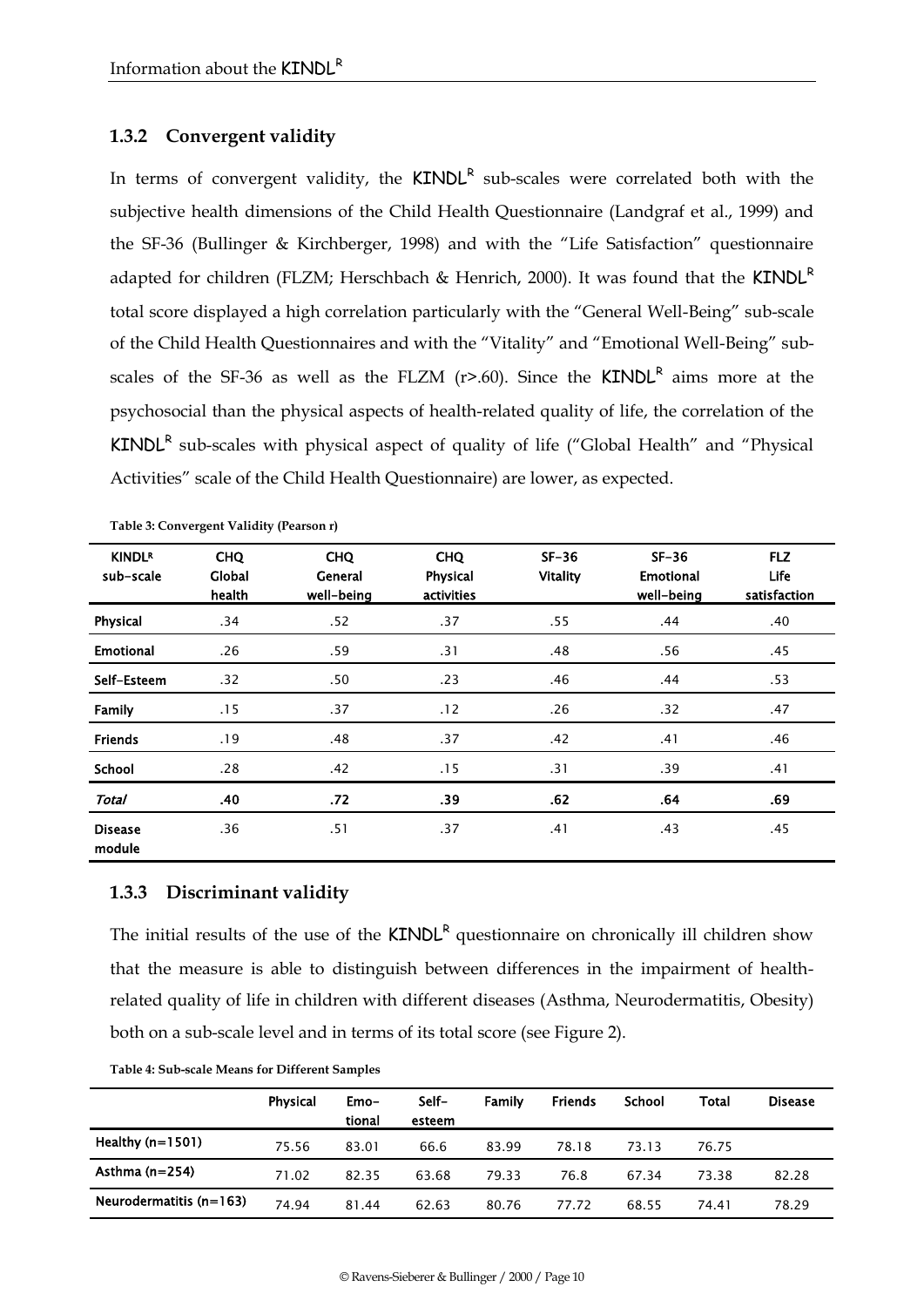| Obesity (n=633) |  |  |  |  |  |  | 70.1 79.28 54.71 76.78 70.84 62.43 68.93 75.45 |  |
|-----------------|--|--|--|--|--|--|------------------------------------------------|--|
|-----------------|--|--|--|--|--|--|------------------------------------------------|--|



Figure 2: Discriminant Validity of the  $\textsf{KINDL}^\mathsf{R}\textup{ Questionnaire } (*\textup{p}\leq.05, **\textup{p}\leq.01)$ 

#### **1.3.4 Sensitivity**

In a study dealing with the rehabilitation of chronically ill children (cf. Sample 2, Section 1.3) 1050 children completed the  $KINDL<sup>R</sup>$  questionnaire at the beginning and the end of a sixweek in-patient rehabilitation programme.

Four of the six  $KINDL<sup>R</sup>$  sub-scales could be applied both before and after rehabilitation (School and Family had to be omitted because they could not be assessed). For all three groups of chronically ill children (Asthma, Neurodermatitis and Adiposity), significant changes between before and after rehabilitation were apparent, particularly on the  $KINDL<sup>R</sup>$ dimensions Physical, Self-Esteem, Friends and Total Score, as well as on disease-specific Asthma, Neurodermatitis and Obesity modules and the additional Disease module.

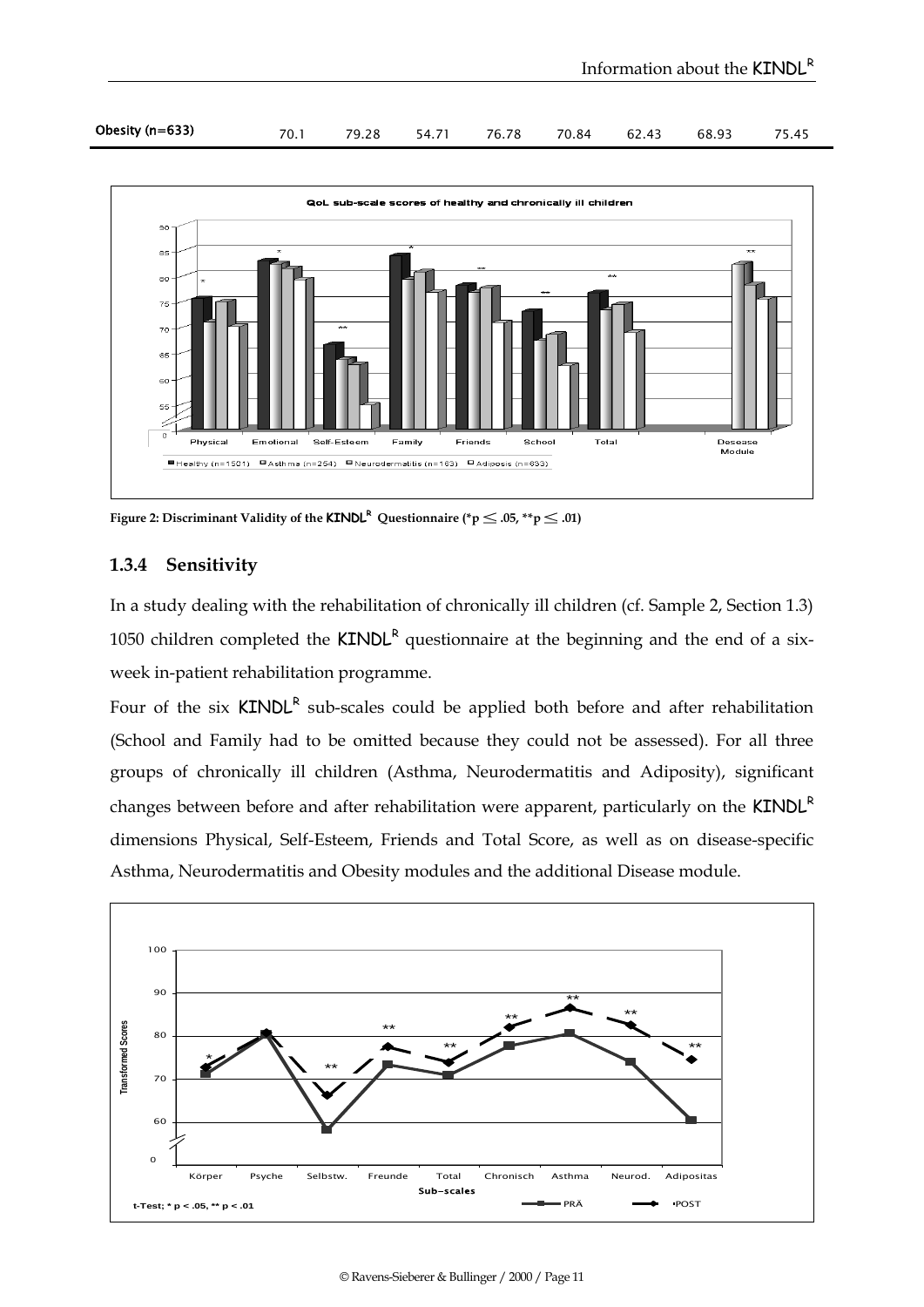Figure 3: KINDL Sub-Scale Differences by Time of Measurement . T-Test; \* p  $\leq .05$ , \*\* p  $\leq .01$ For the overall group, the Kazis effect size varied between d=.02 and .69, the changes between before and after rehabilitation were particularly pronounced for the dimension Self-Esteem and also in terms of the Total Score. Looking at the individual diagnostic groups, Asthma and Neurodermatitis displayed effects in the field of the changes in chronic-generic and the asthma-specific module. In the Adiposity group, distinct effects were observed in the field of changes in Self-Esteem, Total Score and the disease-specific obesity module d=.69.

| KINDL sub-scale            | No. of items   | d<br>total | d<br>asthma      | d<br>neurod. | d<br>obesity |
|----------------------------|----------------|------------|------------------|--------------|--------------|
| Physical                   | 4              | .10        | .08              | .02          | .13          |
| <b>Emotional</b>           | $\overline{4}$ | .03        | .00 <sub>1</sub> | .11          | .02          |
| Self-Esteem                | 4              | .40        | .14              | .12          | .56          |
| Family                     | 4              |            |                  |              |              |
| <b>Friends</b>             | $\overline{4}$ | .23        | .18              | .20          | .26          |
| School                     | $\overline{4}$ |            |                  |              |              |
| <b>Total</b>               | 24             | .24        | .06              | .11          | .33          |
| Disease module             | 6              | .24        | .07              | .08          | .33          |
| Disease-specific<br>module | 12             |            | .51              | .50          | .82          |

**Table 5: Strength of Effect t1 – t2 (KAZIS effect size)**

### **1.4 Execution**

The KINDL<sup>R</sup> questionnaire was designed in order to obtain a self-assessment and an external assessment of health-related quality of life in children and adolescents in a wide range of ages and independently of current health status. For each item, the children and teenagers are required to mark the response that comes closest to their own personal experiences.

Parents are asked to complete the  $KINDL<sup>R</sup>$  questionnaire as proxies, i.e. they are asked to judge the children's quality of life from their own point of view (Ravens-Sieberer et al., a).

In developing the  $KINDL<sup>R</sup>$  questionnaire, a great deal of emphasis was placed on ensuring that the questions and instructions are straightforward and easy to understand. Both the selfassessment version and the version for external assessment include the necessary instructions for completion and can therefore be answered by children, adolescents and parents without any further assistance from other persons. It is not necessary for a supervisor to be constantly present while the  $KINDL<sup>R</sup>$  questionnaire is being completed although this may be advisable in the case of children whose reading skills are perhaps not of a necessary standard. In such cases, the **KINDL<sup>R</sup>** questionnaire can be administered in the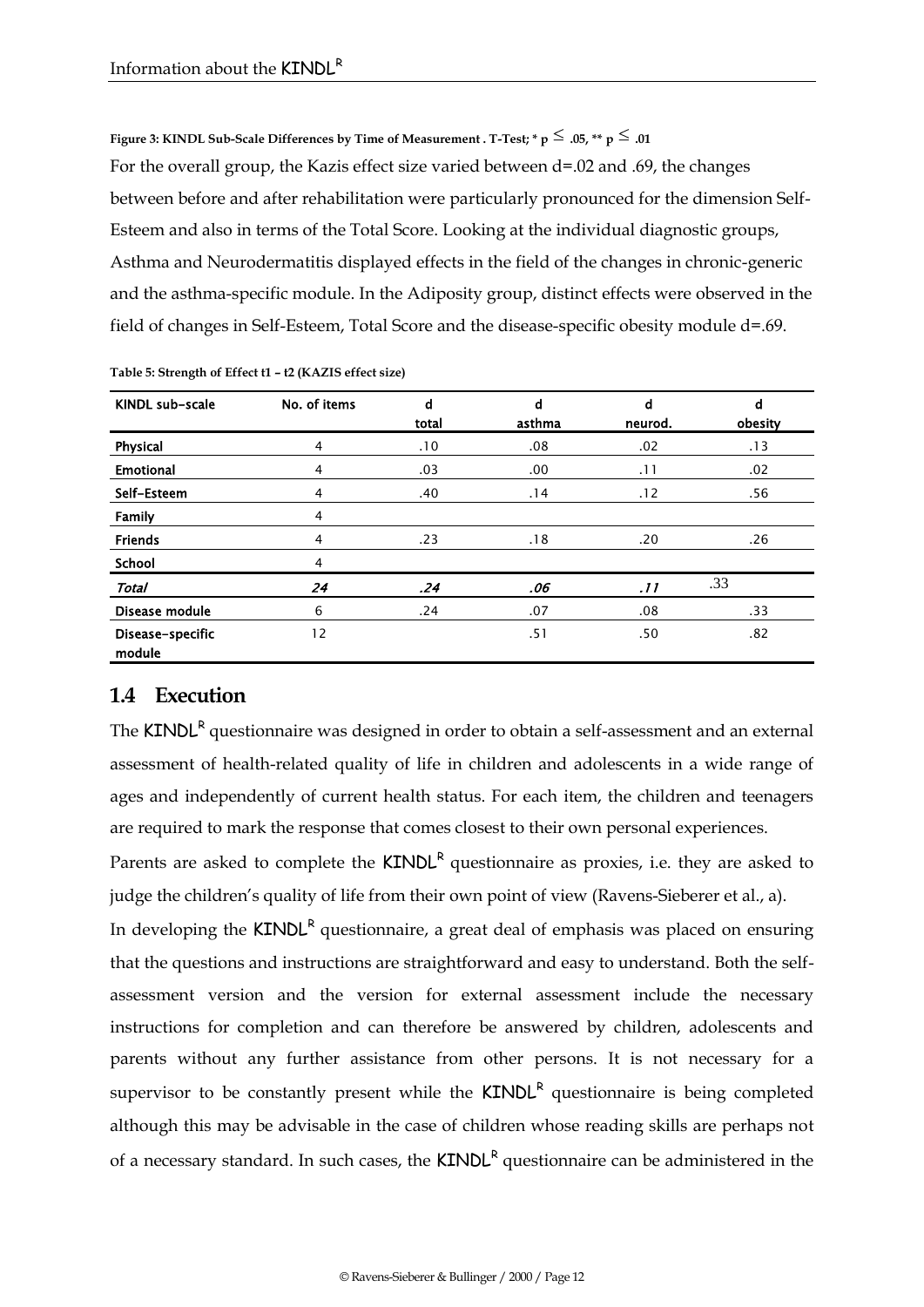form of an interview (face-to-face or by telephone). Experiences and results so far indicate a high practicability of telephone interviews (Bullinger u. Bahner, 1997).

The time needed to complete the  $KINDL<sup>R</sup>$  questionnaire, as measured empirically in a series of studies, varies between 5 and 15 minutes, depending on the age of the children/teenagers. The average time for completion is 10 minutes, whereby younger children usually require longer to complete the questionnaire. There is no time limit for completing the questionnaire, however for the self-assessed version it is advisable to have the individual questionnaires checked by an authorised person for completeness, since the analysis of the questionnaire may be jeopardised if only a few items are answered.

If both the self-assessment and external assessment versions of the **KINDL<sup>R</sup>** questionnaire are used, it is crucial to ensure that the children/teenagers and parents complete the questionnaires independently of one another!

One means of conducting surveys using the  $KINDL<sup>R</sup>$  questionnaire, beyond the simple paper-and-pencil questionnaire form, is to include the KINDL<sup>R</sup> questionnaire in computeraided diagnoses and to instruct the children/teenagers on how to enter their own data using a laptop computer. This option is available via the CAT-Screen program (Ravens-Sieberer et al., b). In the long term, the approach of a computer-assisted, multimedia version of the  $KINDL<sup>R</sup>$  questionnaire would seem sensible particularly in the clinical field, as a routine means of documenting initial and final check-ups (on admission and prior to being discharged) in children and adolescents.

#### **1.5 Interpretation and Reference Values**

The scores achieved on the individual KINDL<sup>R</sup> sub-scales and the KINDL<sup>R</sup> total score represent a quantification of the subject's health-related quality of life from the respondent's point of view. There are three ways of interpreting these scores:

First of all, the values within the individual sub-scales can be studied directly. The distance from the possible limits (maximum and minimum achievable values) can give a first indication of a respondent's self-assessment.

The second means of interpretation consists in comparing the sub-scale scores of individuals or populations with the reference values for corresponding age-groups and sexes. This can be done both in terms of the healthy comparison group and, where appropriate, with reference to specific diseases. Here the relative deviation of the measured value from the expected value can be quoted.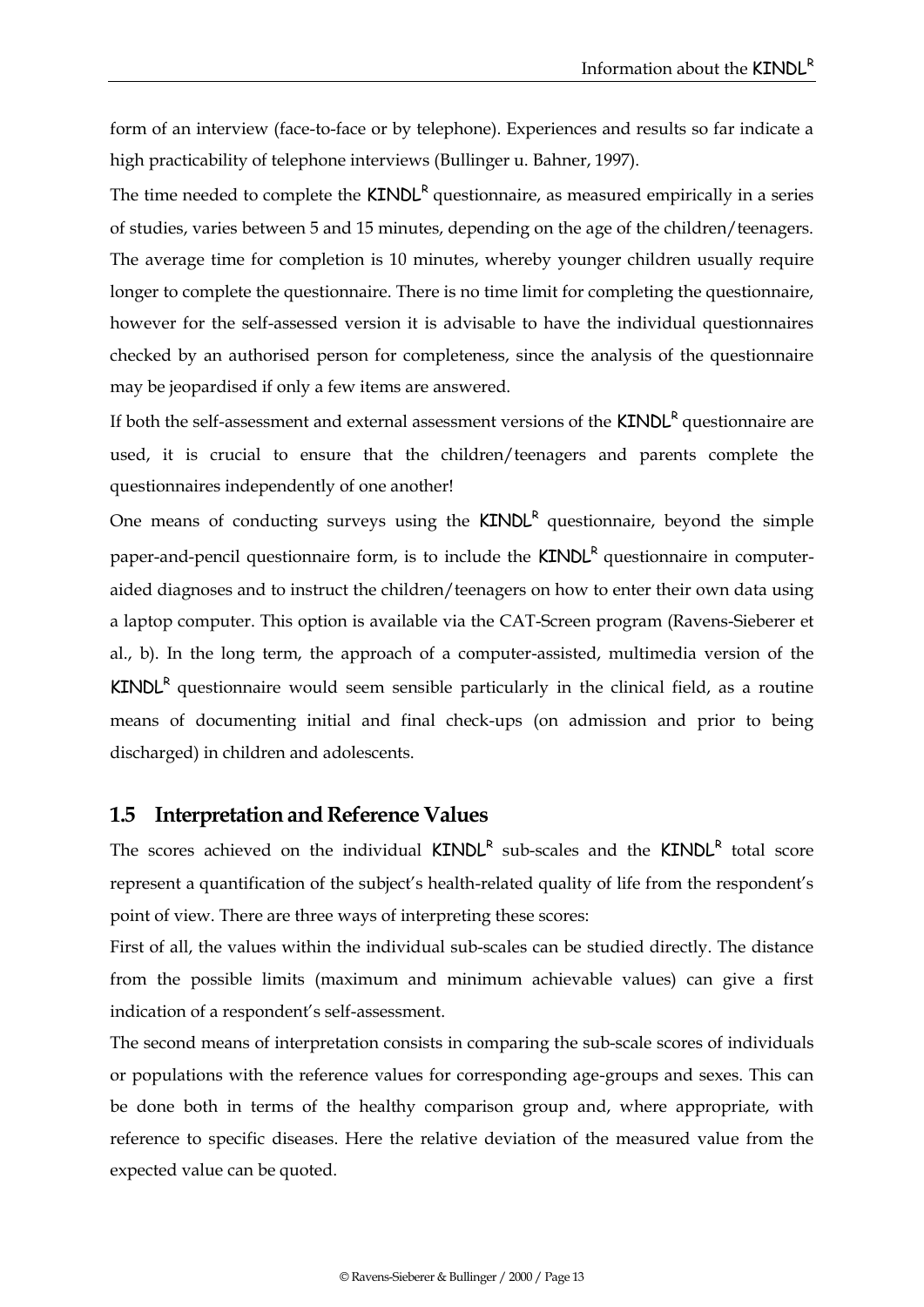In a third possible means of interpretation, changes in the patient's clinical condition can be related to changes in his or her self-reported health status based on clinical measurements and quality of life data collected at the same time.

Until the data from a standard sample is available for the  $KINDL<sup>R</sup>$  questionnaire, the results of a large sample of Hamburg school children (n = 1501) can be used as a preliminary reference for healthy children (Sample 1, cf. Section 1.3). For the following reference values of the sub-scales transformed to a base of 100, the items missing from the short version have been estimated using regression analysis. The scores for the "Disease" module are based on a sample of chronically ill children (Sample 2, cf. Section 1.3). Here again, the scale has been transformed to a range of 0 to 100.

|                                             | Children (7 - 13 years old)<br>$n = 918$ |       |             | Adolescents (14 - 17 years old)<br>$n = 583$ |       |       |       |       |
|---------------------------------------------|------------------------------------------|-------|-------------|----------------------------------------------|-------|-------|-------|-------|
|                                             | <b>Girls</b>                             |       | <b>Boys</b> |                                              | Girls |       | Boys  |       |
|                                             | mean                                     | s.d.  | mean        | s.d.                                         | mean  | s.d.  | mean  | s.d.  |
| $KINDLR$ – Total Quality of Life Score –100 | 76,83                                    | 8,63  | 76.67       | 8,66                                         | 70,78 | 10,01 | 73,54 | 8,83  |
| $KINDLR$ – Physical Well-being-100          | 74,43                                    | 14,19 | 76.68       | 13,03                                        | 68.24 | 17,38 | 77,18 | 13,07 |
| $KINDLR$ – Emotional Well-being –100        | 83,11                                    | 11,33 | 82,89       | 10,67                                        | 79,41 | 12,89 | 79,49 | 11,80 |
| KINDL <sup>R</sup> – Self-Esteem – 100      | 66.68                                    | 17,83 | 66.52       | 18,95                                        | 58,14 | 19,06 | 63,27 | 19,34 |
| $KINDLR - Family -100$                      | 84,40                                    | 12,85 | 83,58       | 13,14                                        | 75,51 | 17,68 | 79,56 | 17,05 |
| $KINDLR - Friends -100$                     | 78,10                                    | 13,78 | 78,21       | 12,78                                        | 78,06 | 13,47 | 78,43 | 11,96 |
| $KINDLR - School -100$                      | 74,10                                    | 12,29 | 72,35       | 12,88                                        | 65,19 | 13,21 | 63,58 | 14,04 |
| $KINDLR$ – Disease –100                     | 60,56                                    | 15,25 | 64,17       | 13,75                                        | 60,10 | 14,80 | 64,91 | 12,90 |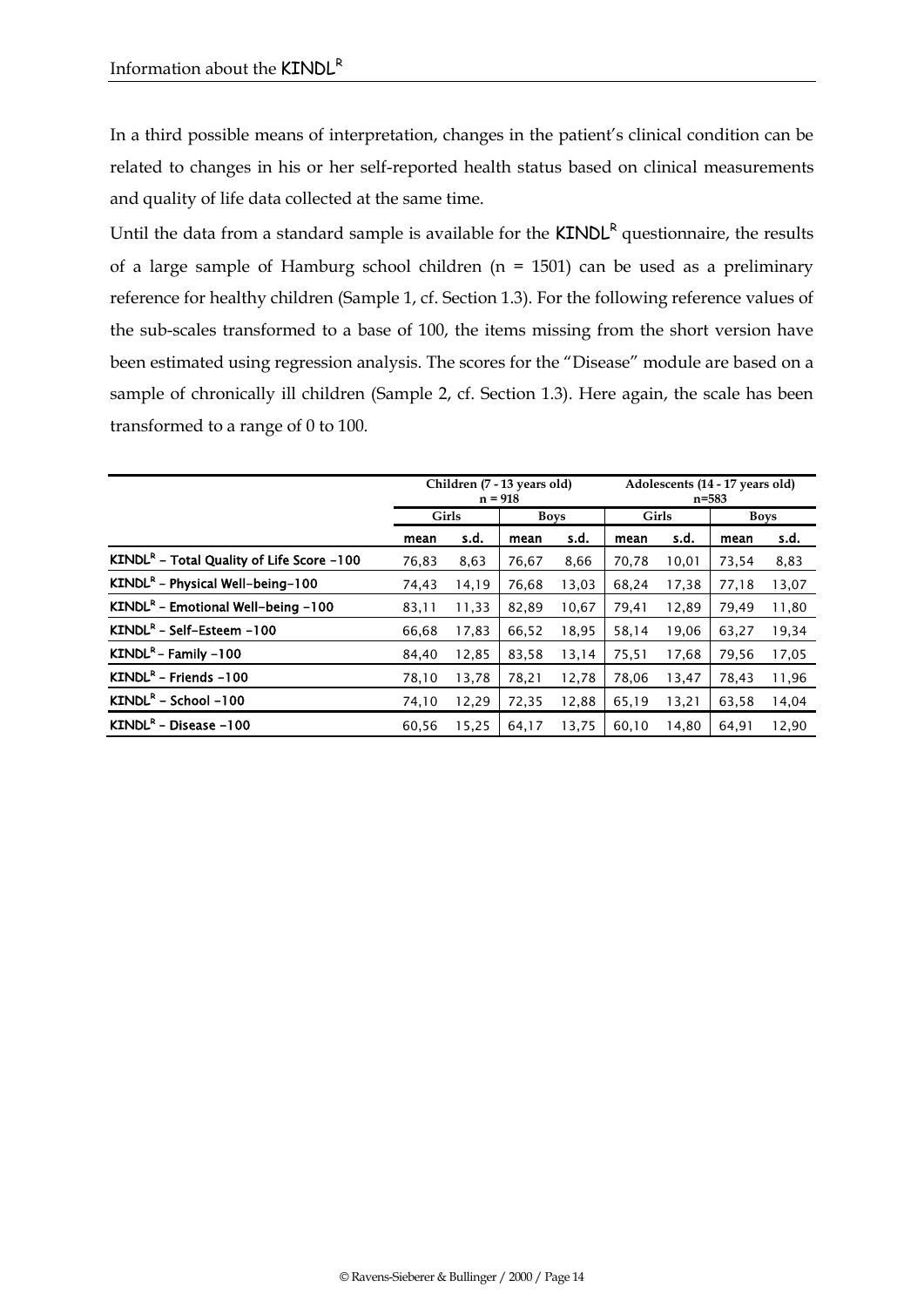# 2 Analysing the  $KINDL^R$  Questionnaire

The following instructions for analysing the six sub-scales that make up the  $KINDL<sup>R</sup>$ questionnaire and for determining the total score contain general information about the analysis and describe the necessary steps from data entry through to analysis. These steps are the same for all forms – Kiddy, Kid and Kiddo – and for the children's/teenagers' and parents' versions of the  $KINDL<sup>R</sup>$  questionnaire. Formulas will then be described for summarising the items and for converting the results into sub-scale scores. Finally, the possible ways of dealing with missing data will be dealt with.

As with all standardised instruments, the  $KINDL<sup>R</sup>$  sub-scales can only be interpreted meaningfully if the contents and the method of analysis are standardised. Changing the content of the questionnaire or the individual steps in its analysis can destroy the reliability and validity of the results. Minor changes can affect the results to a point where comparisons with reference data have to be called into question, and the results of different studies can no longer be compared.

#### **2.1 General Remarks on the Analysis**

The  $KINDL<sup>R</sup>$  questionnaire is analysed by adding the item responses marked on each sub-scale, with certain items being reversed beforehand. Only sub-scales in which less than 30% of the items are missing can be analysed, whereby mean value replacement is used to deal with such missing values. A computerised analysis program exists for the  $KINDL<sup>R</sup>$  questionnaire, which carries out both item reversal and the summarisation of the sub-scales and their addition (see Chapter 3, Data Analysis).

The items and sub-scales of the  $KINDL<sup>R</sup>$  questionnaire are calculated such that a higher score corresponds to a higher health-related quality of life. Once the data have been entered, analysis of the items and sub-scales is carried out in four steps:

- 1. Recoding items. This is necessary for 10 (in certain versions for 11) items.
- 2. Calculating sub-scale scores by adding the items in each sub-scale (raw scores).
- 3. Combining these to form a total score; and
- 4. transformation of the sub-scale scores to values between 0 and 100.

These steps may be conducted using the algorithms presented in this Manual, or else using the in the Data Analysis Files enclosed SPSS statistics package.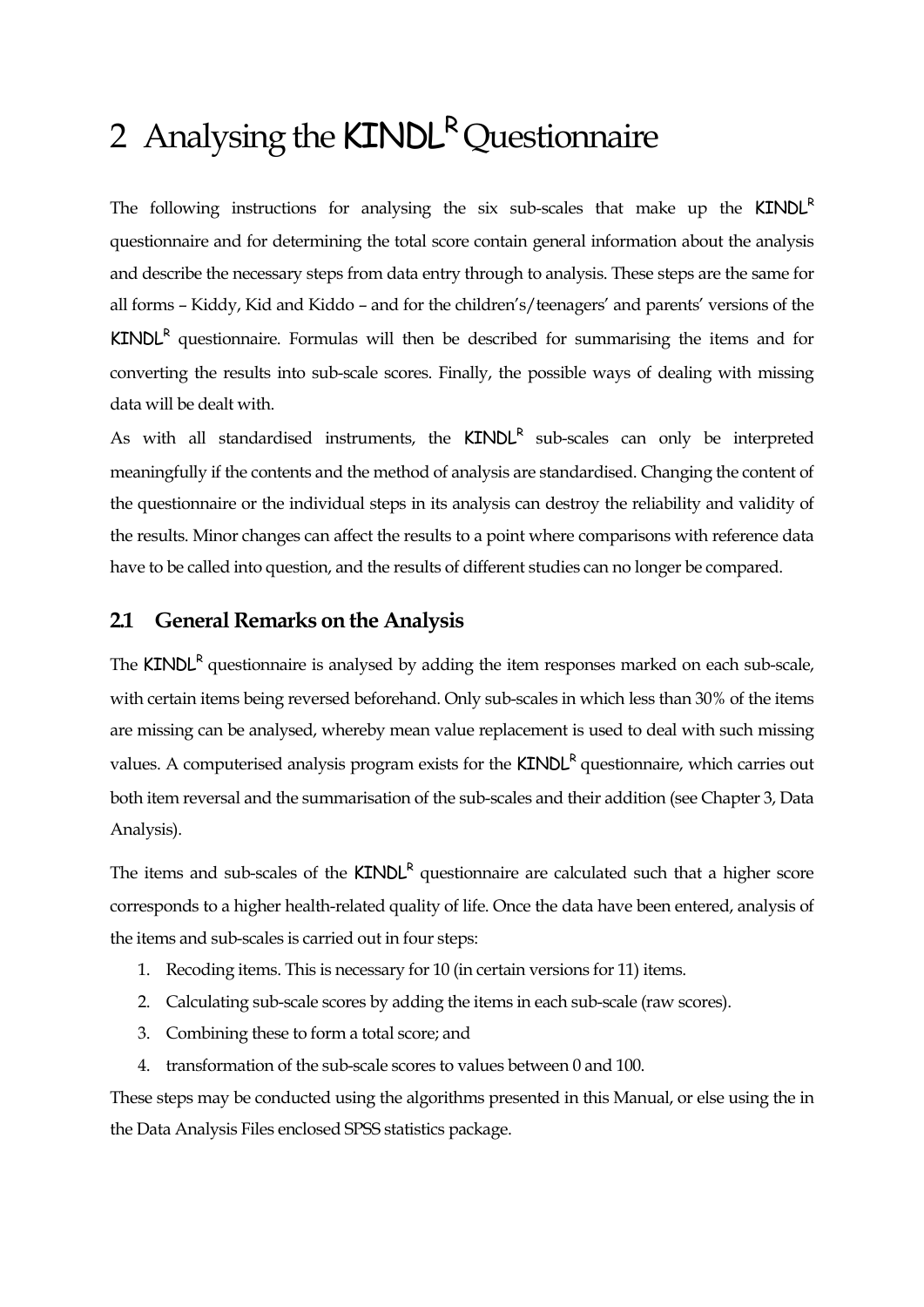## **2.2 Data Entry**

The answers to the items in the  $KINDL<sup>R</sup>$  questionnaire should be entered exactly as coded in the questionnaire, in other words the number that the respondent has ticked, checked, circled or marked in some other way (raw value). In doing so, the response "never" is always assigned the value 1, the alternative response "all the time" the value 5. Occasionally, there may nevertheless be some confusion as to which number to enter. The following guidelines suggest how the most common coding problems should be dealt with:

- If two possible responses are marked for a single question and these responses are adjacent to one another, then one response is chosen according to a random procedure and entered.
- If two possible responses are marked for a single question and these responses are not adjacent to one another, then the item is coded as a missing value.
- If three or more possible responses are marked for a single question, the item is coded as a missing value.

## **2.3 Recoding Items**

The next step following data entry is to recode the responses. Recoding is the process by which item scores are deduced which will then be used in calculating the sub-scale scores. This process consists of several steps:

- 1. Values that lie outside the valid range are converted into missing values;
- 2. Scores are reversed; and
- 3. Missing values are replaced by specific scores which are estimated for each individual.

#### **2.3.1 Responses outside the valid range**

Before the final item scores are assigned, all items should be checked to see whether answers occur that lie outside the possible range. Answers outside the valid range are values which are lower than the minimum score of 1 or higher than the maximum score of 5. Scores outside this range are usually due to errors made during data entry, and should – where possible – be replaced by the correct values by referring to the original questionnaire. If the questionnaire is not available, all values that lie outside the permitted range should be recoded as missing values.

#### **2.3.2 Reversing items**

10 (in some cases 11)  $KINDL<sup>R</sup>$  items are worded in such a way that a higher item score implies a poorer health-related quality of life. Reversing the values of these items is necessary in order to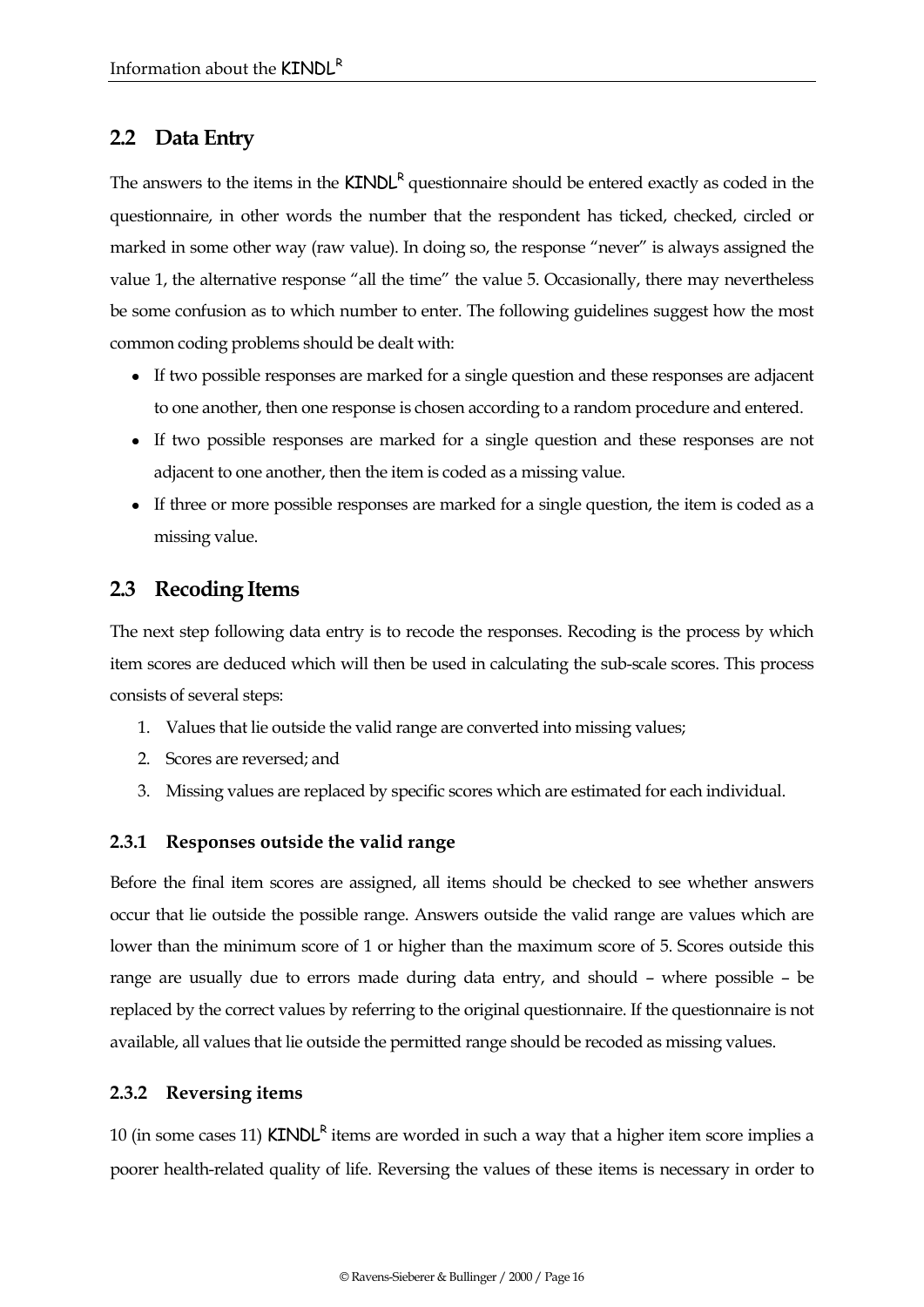ensure that higher scores correspond to a higher health-related quality of life for all the KINDL<sup>R</sup> items and sub-scales. Chapter [2.5.](#page-18-0)1 gives details of which items need to be reversed.

## **2.4 Dealing with Missing Data**

In rare cases (1-2% of respondents, or fewer), respondents fail to answer one or several items on a sub-scale. An advantage of sub-scales consisting of several items (like the sub-scales of the  $KINDL<sup>R</sup>$ ) is that a sub-scale score can still be estimated even when some items are missing. The algorithm recommended in the Data Analysis Files replaces each missing value by an estimate made for that specific individual, provided the respondent has answered at least 70% of the items on the sub-scale. This step in the analysis is integrated into the program for data analysis included on the disc.

## <span id="page-18-0"></span>**2.5 Calculation of Sub-Scale Scores**

## **2.5.1 Kid-KINDL<sup>R</sup> and Kiddo-KINDL<sup>R</sup>**

When analysing the  $KINDL<sup>R</sup>$  questionnaire on the quality of life of children and adolescents in the age range of 7 to 17-year-olds, the following six sub-scale scores can be calculated:

- 1. Physical Well-being (Items  $1\Lambda$ ,  $2\Lambda$ ,  $3\Lambda$ ,  $4$ )
- 2. Emotional Well-being (Items 5,  $6\Lambda$ ,  $7\Lambda$ ,  $8\Lambda$ )
- 3. Self-esteem (Items 9, 10, 11, 12)
- 4. Family (Items 13, 14, 15 $\Lambda$ , 16 $\Lambda$ )
- 5. Friends (Items 17, 18, 19, 20 $\Lambda$ )
- 6. School (Items 21, 22, *23*, 24 )

# **With the "School" sub-scale, it should be noted that in the <b>KINDL**<sup>R</sup> Parents' (7-17 v) and the **Kiddo version, Item 23 also has to be reversed.**

A Total Score is formed for all the items. Finally, if necessary an additional sub-scale can be calculated using the six questions in the "Disease" module:

7. Disease (Items 26A, 27A, 28, 29A, 30A, 31A)

The values are as follows:

 $1$  = never  $2 =$ rarely  $3 =$ sometimes  $4 =$  often  $5 =$  all the time Missing value = "blank"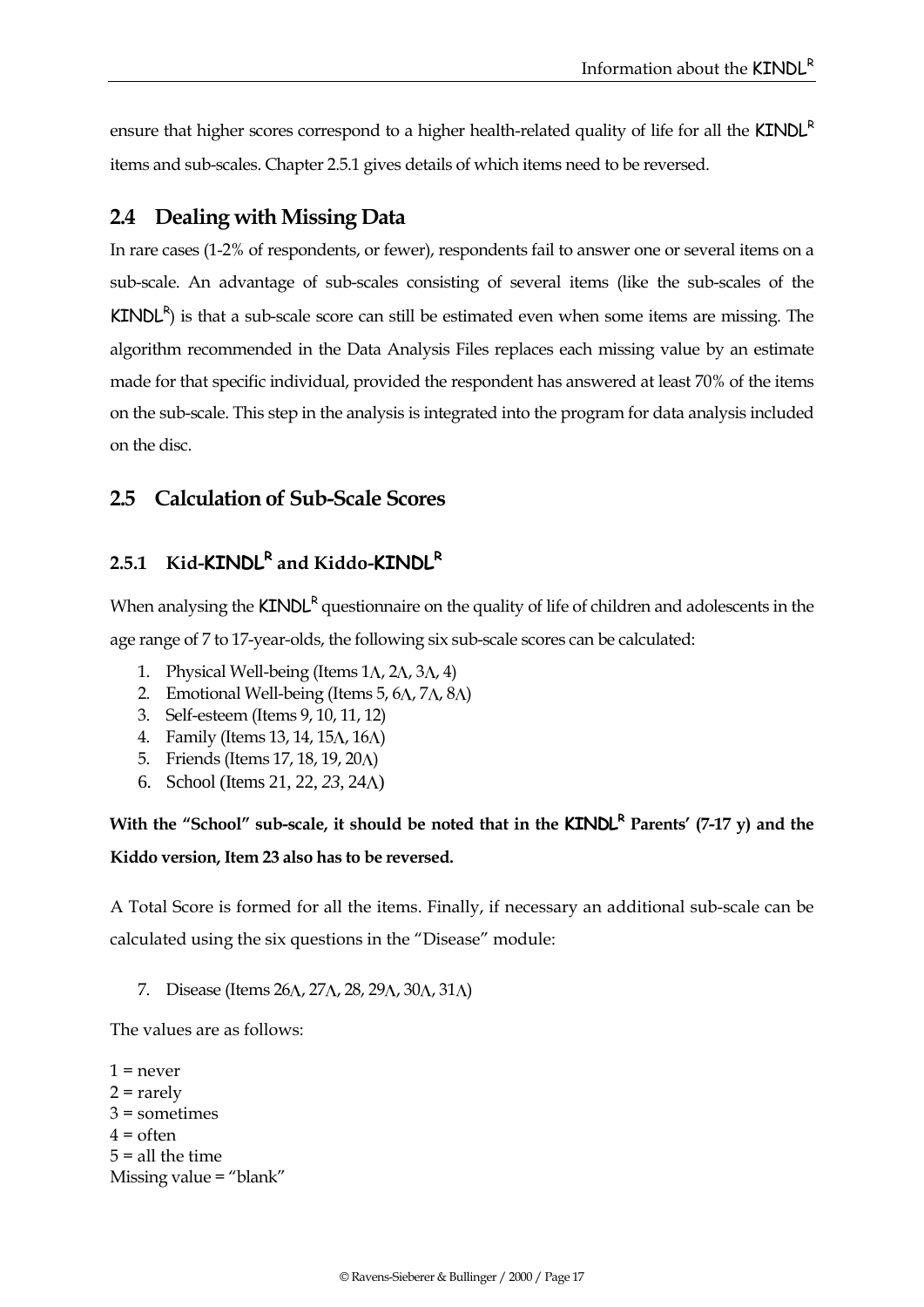Important! The items marked with a  $\Lambda$  have to be reversed, i.e. 1=5, 2=4, 3=3, 4=2, 5=1. Response value 5 ("all the time") must be the positive end of the item.

!!! Data entered into the data base must always be in the form of raw data!!!

The sub-scale scores can be quoted in various ways. In the SPSS syntax used in the data analysis files, the following quantities are calculated:

- sum score  $\bullet$
- sub-scale score (corresponding to the mean of the item scores)  $\bullet$
- $\bullet$ sub-scale score transformed to a range of 0 to 100

#### **2.5.2 Formulae and examples for calculating sub-scale sum scores**

| Sum score                                    |     | Sum of sub-scale items                                                                |  |  |
|----------------------------------------------|-----|---------------------------------------------------------------------------------------|--|--|
| Sub-scale score                              | $=$ | Sum of sub - scale items<br>Number of sub - scale items                               |  |  |
| Example: Physical well-being sub-scale score |     | Sum of Items $1, 2, 3, 4$<br>$=$<br>4                                                 |  |  |
| Total sub-scale score                        | =   | Sum of all items<br>24                                                                |  |  |
| Sub-scales transformed to 100                |     | Sub - scale score-lowest possible score<br>$\rm x\;100$<br>Possiblerange of raw score |  |  |

The calculations described here may be found in the SPSS file "kid\_kindl\_k.sps" (or the corresponding files for other versions) on the disc for data analysis.

#### **2.5.3 Kiddy-KINDL<sup>R</sup>**

The calculation of sub-scale scores for the parents' version of the Kiddy  $KINDL<sup>R</sup>$  is essentially the same as described above for the other  $\text{KINDL}^{\text{R}}$  versions. However the 22 additional items (Items 25 to 46) form a separate sub-scale known as "Kiddy Parents". Here the following items need to be reversed: 25, 28, 31, 34, 36, 38, 39, 41, 44, 45, 46, 48, 49, 51, 52, 53.

In the self-assessment version of the Kiddy interview, only the total score is calculated, and where necessary the additional sub-scale "Disease".

The values for the children's version are as follows:

 $1 =$  never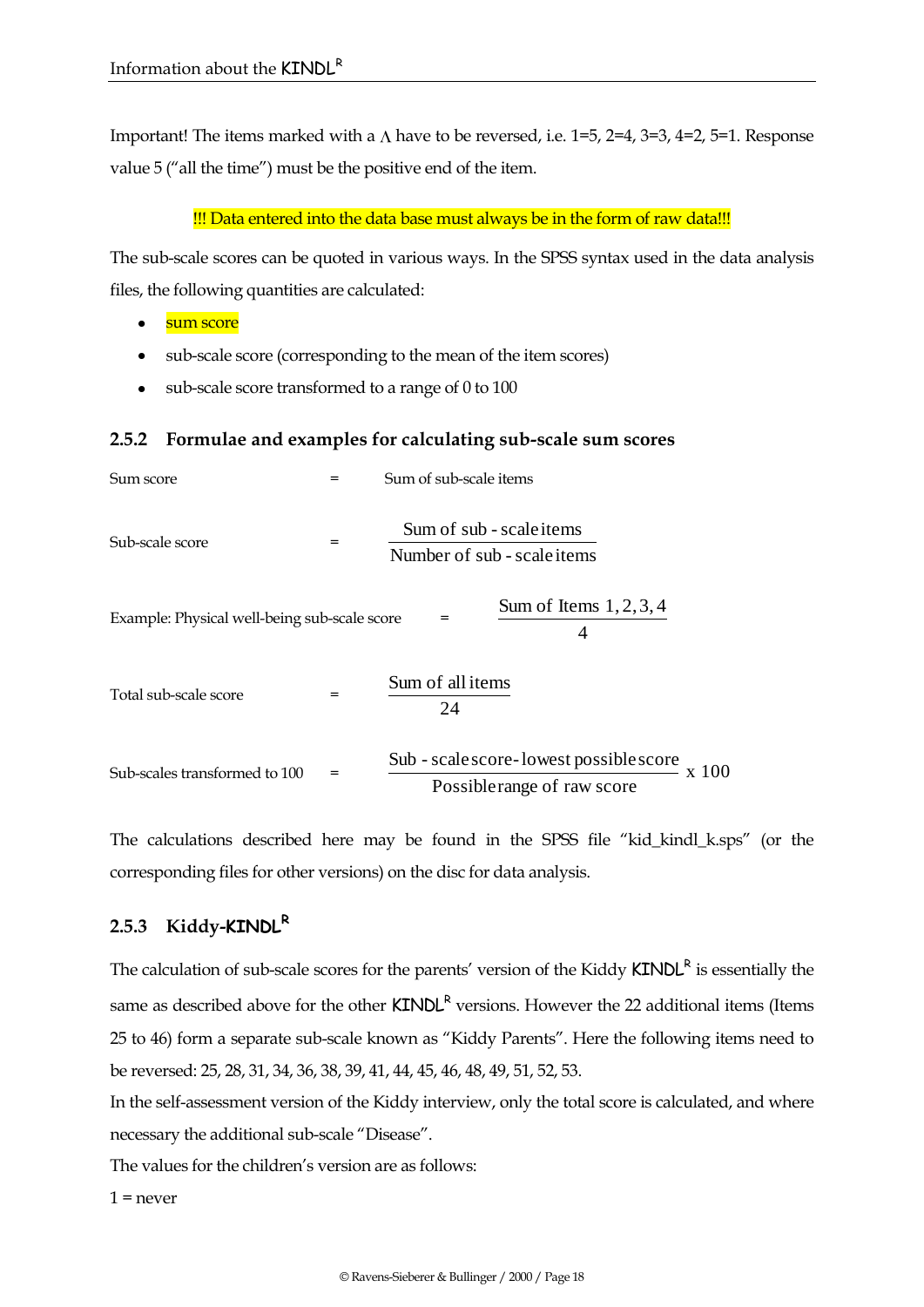2 = sometimes  $3$  = very often

# **2.6 Contact**

If you have any questions about the  $KINDL<sup>R</sup>$  questionnaire, its short form, the disease-specific modules, translations or the computer questionnaire CAT-Screen, we will be happy to assist you.

You can contact us at the following address:

University Medical Center Hamburg-Eppendorf Center for Psychosocial Medicine Department of Child and Adolescent Psychiatry, Psychotherapy and Psychosomatics Prof. Dr. Ulrike Ravens-Sieberer Deputy Clinical Director Head of Research Research Director "Child-Public-Health" Martinistr. 52, W 29 (Erikahaus) D – 20246 Hamburg Email[: ravens-sieberer@uke.de](mailto:ravens-sieberer@uke.de)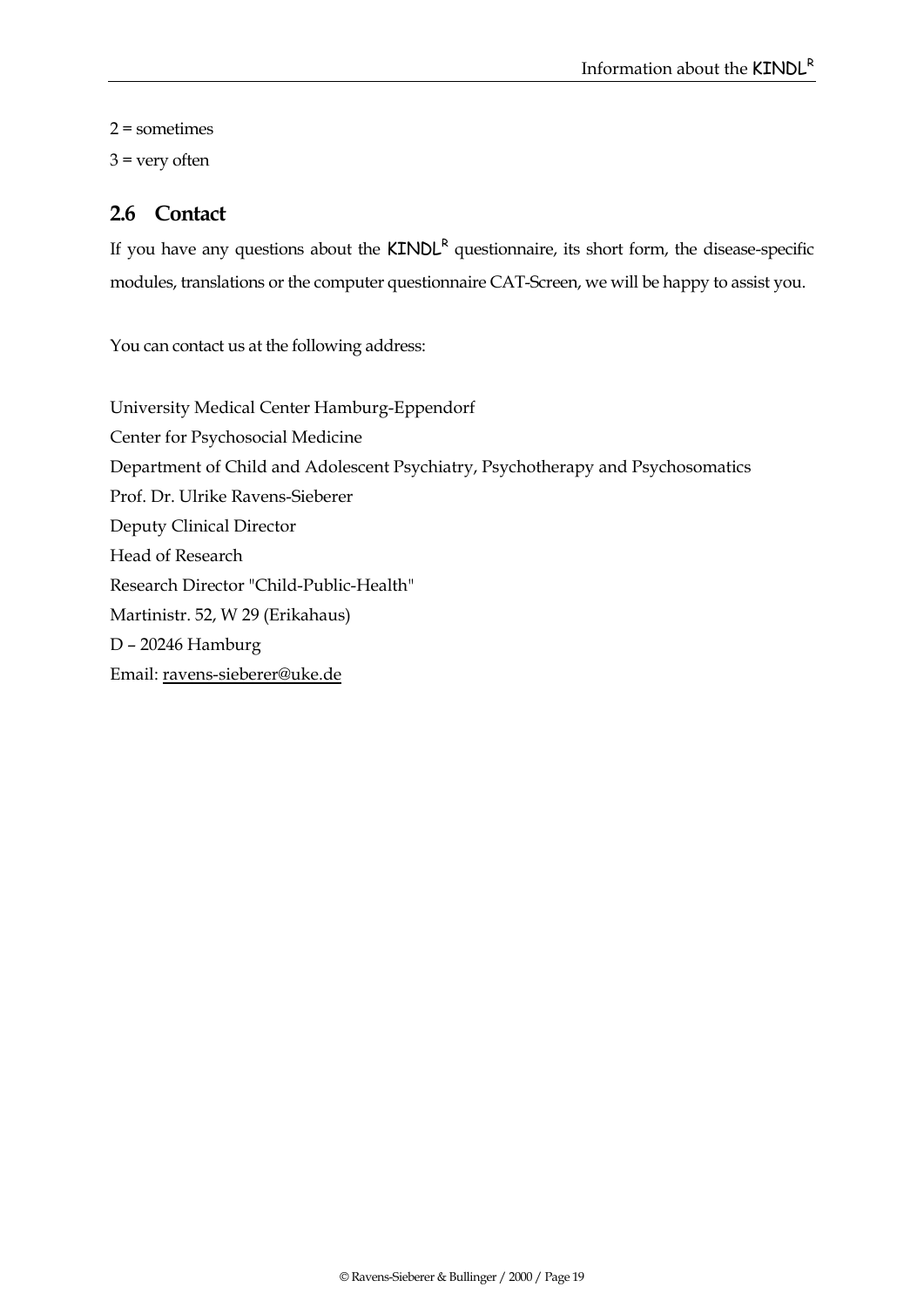# 3 Data Analysis

After sending in the completed  $KINDL<sup>R</sup>$  user form, we will send you the data analysis files, which allow you to enter and analyse your  $KINDL<sup>R</sup>$  data simply and in a standardised form. The data analysis files contain three types of files:

- 1. SPSS masks for entering  $KINDL<sup>R</sup>$  data (recognisable by the ".sav" file extension)
- 2. SPSS syntax files for forming scales (recognisable by the ".sps" file extension)
- 3. "Read Me" files containing advice on using the SPSS files

Each **KINDL<sup>R</sup> version has its own SPSS mask and its own syntax file:** 

| <b>Mask</b>         | Syntax            |
|---------------------|-------------------|
| Kiddy_Kindl_c_3.sav | kiddy_kindl_c.sps |
| Kid_Kindl_c_3.sav   | kid_kindl_c.sps   |
| Kiddo Kindl c 3.sav | kiddo_kindl_c.sps |
| Kiddy_Kindl_p_3.sav | kiddy_kindl_p.sps |
| Kid_Kindl_p_3.sav   | kid_kindl_p.sps   |

Parent and children versions may be identified by the ending " $\sub{c}$ " (= children) and " $\sub{p}$ " (= parents). The ending "\_3" indicates that the masks are designed for entering up to three separate time points.

Because of the differences between the Kiddy-**KINDL<sup>R</sup>** and the other **KINDL<sup>R</sup>** versions, there are two "Read Me" files: "Read Me\_Kindl" and "Read Me\_Kiddy" (see Appendix).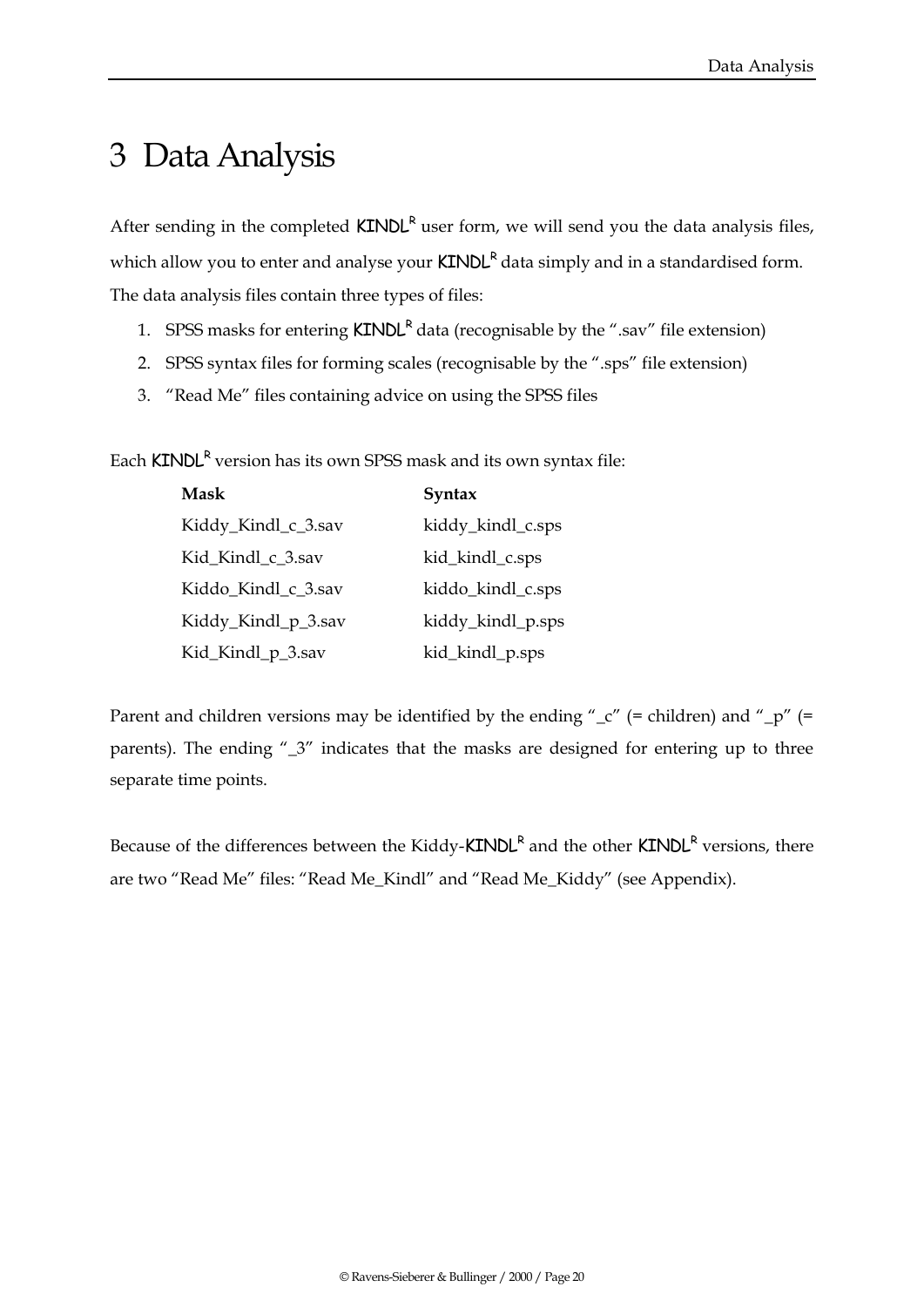# 4 Further Reading

- Bullinger, M., Mackensen, S., Kirchberger, I. (1994): KINDL ein Fragebogen zur gesundheitsbezogenen Lebensqualität von Kindern. Zeitschrift für Gesundheitspsychologie 2: 64-67
- Bullinger, M., Bahner, U. (1997). Zeitschrift für Gesundheitswissenschaft.
- Bullinger, M., Kirchberger, I. (1998). SF-36 Fragebogen zum Gesundheitszustand. Hogefre, Göttingen.
- Hays, R.D., Hayashi, T., Carson, S. & Ware, J.E. (1988). User's Guide for the Multitrait Analysis Program (MAP). Santa Monica, CA: The RAND Corporation, N-2786-RC.
- Herschbach, P., Henrich, G. (2000). Fragen zur Lebenszufriedenheit (FLZM). In: U. Ravens-Sieberer, & A. Cieza (Hrsg.). Lebensqualität und Gesundheitsökonomie in der Medizin – Konzepte, Methoden, Anwendung. München: Ecomed-Verlag, 98-110.
- Landgraf, J. M., Abetz, L., Ware, J. E. (1999). Child Health Questionnaire (CHQ): A User's Manual. Boston, MA: HealthAct.
- Ravens-Sieberer, U. (1998). LQ- Messung bei Kindern psychometrische Ergebnisse zum KINDL. In: M. Bullinger, M. Morfeld, U. Ravens-Sieberer, U. Koch (Hrsg.). Medizinische Psychologie in einem sich wandelnden Gesundheitssystem: Identität, Integration & Interdisziplinarität. Pabst Verlag, 1998.
- Ravens-Sieberer, U. & Bullinger, M. (1998a). Assessing the health related quality of life in chronically ill children with the German KINDL: first psychometric and content-analytical results. Quality of Life Research, Vol. 4, No 7.
- Ravens-Sieberer, U. & Bullinger, M. (1998b). News from the KINDL-Questionnaire A new version for adolescents. Quality of Life Research, 7, 653.
- Ravens-Sieberer, U. (2000). Verfahren zur Erfassung der gesundheitsbezogenen Lebensqualität bei Kindern und Jugendlichen – Ein Überblick. Bundesgesundheitsblatt – Gesundheitsforschung – Gesundheitsschutz, 43, 198-209.
- Ravens-Sieberer, U. & Cieza, A. (Hrsg.) (2000). Lebensqualität und Gesundheitsökonomie in der Medizin – Konzepte, Methoden, Anwendung. München: Ecomed-Verlag.
- Ravens-Sieberer, U., Görtler, E. & Bullinger, M. (2000a). Subjektive Gesundheit und Gesundheitsverhalten von Kindern und Jugendlichen – Eine Befragung Hamburger Schüler im Rahmen der schulärztlichen Untersuchung. Gesundheitswesen, 62, 148-155.
- Ravens-Sieberer, U., Redegeld, M. & Bullinger, M. (2000b). Lebensqualität chronisch kranker Kinder im Verlauf der statioären Rehabilitation. In J. Neuser & J. T. de Bruin (Hrsg.), Verbindung und Veränderung im Fokus der Medizinischen Psychologie, 2000 (S. 89). Lengerich: Pabst Science Publishers.
- Ravens-Sieberer, U., Görtler, E., Schwarzlmueller, M., Bullinger, M. (in press a). The proxy-byparent problem – a comparison of direct and circular proxy QoL Ratings with children's selfreport. Quality of Life Research.
- Ravens-Sieberer, U. Heilmann, M., Wallese,S. (in press b). Assessment of Quality of Life in Young Children with a Computer Assisted Touch Screen Program (Cat-Screen) – Reliability, Validity and Feasibility. Quality of Life Research.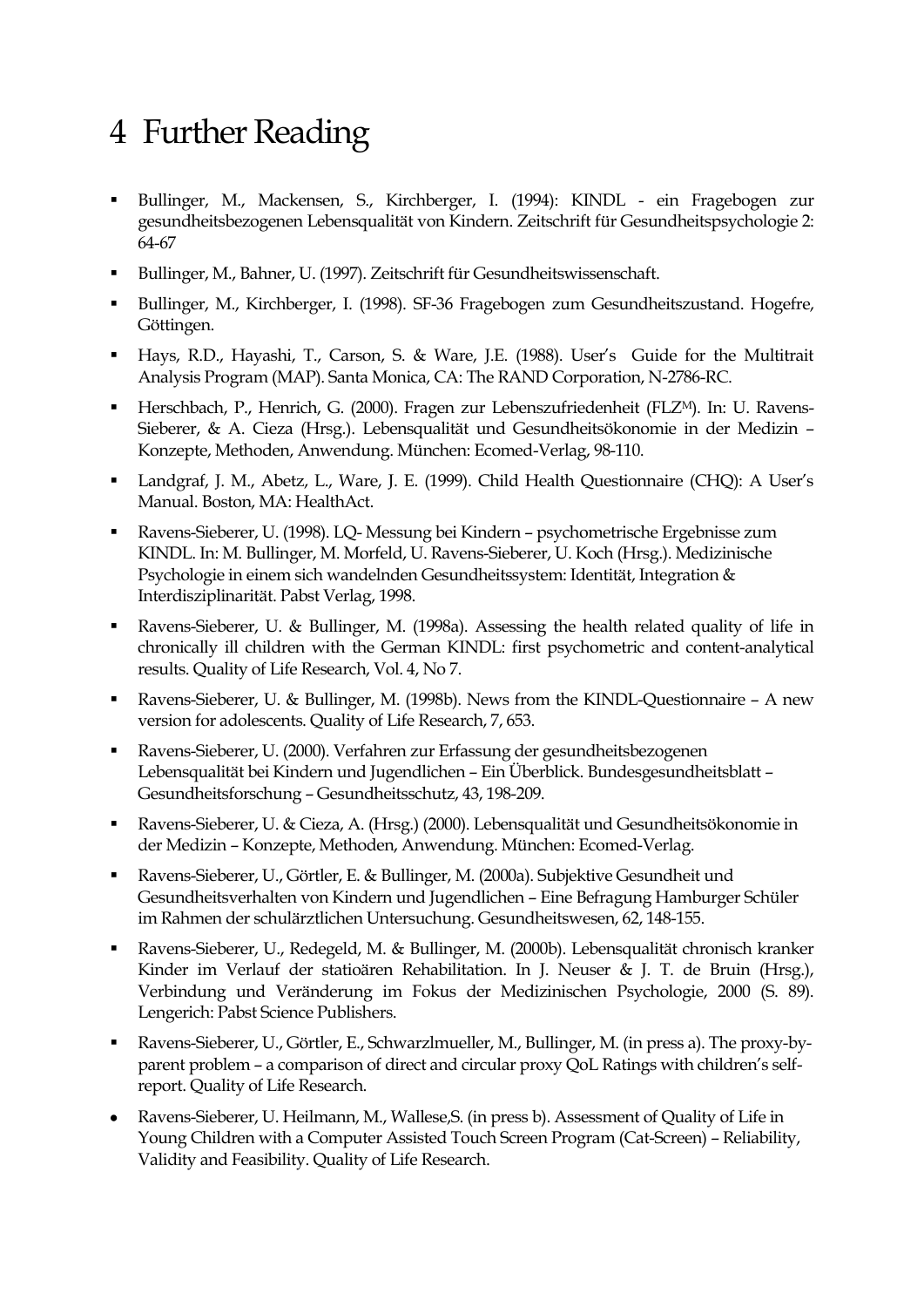# 5 Appendix

#### **1. "Read Me\_Kindl" File**

Dear KINDL<sup>R</sup> User,

In our data analysis files we have included a template for a  $KINDL<sup>R</sup>$  database (children and parents, different age versions) and a data analysis file for the **KINDL<sup>R</sup>** questionnaire. The calculations can be done using the SPSS program suite.

Please pay special attention to the following points:

The following comments concern the Kid- $KINDL<sup>R</sup>$  (for children between the ages of 7 and 13) and the Kiddo-**KINDL<sup>R</sup>** (for adolescents between the ages of 14 and 17). If you are using the **Kiddy-KINDL<sup>R</sup> (for children between the ages of 3/4 and 6) please refer to the corresponding 'Read Me' file.**

The file 'kid kindl c.sav' can be used to enter all the Kid-KINDL<sup>R</sup> data supplied by children. Analogously, the file 'kid kindl p.sav' is for the parents' data. The Kiddo-KINDL<sup>R</sup> data of adolescents can be entered into the file 'kiddo kindl c.sav'. For all SPSS files on this disc, the files for the child/adolescent versions can be identified by a " $c$ "(= children), while the parents' versions bear an "\_p"(= parents).

**!!! Data entered into the data base must always be in the form of raw data !!!**

The values of the  $KINDL<sup>R</sup>$  items are as follows: 1 = never, 2 = seldom, 3 = sometimes,

 $4 =$  often,  $5 =$  all the time, "blank" is treated as a missing value.

The values of all the other variables are recorded in the SPSS file.

Further important variables in the file are:

- '**id'** = identification number (five digits), beginning with a  $\mu$ <sup>9"</sup> for children, with a  $\mu$ 7" for parents. Apart from this, children and parents must have the same ID number so that data sets can subsequently be assigned to each other in pairs!
- $\text{'sex'} = \text{sex } (1 = \text{boy, } 2 = \text{girl})$
- '**name**' = name of the child
- '**age**' = age at the time point in question (enter years and months as decimal figures: age  $=$  years  $+$  (months/12), e.g. 8 years and 6 months  $= 8.5$ )

The parents' version has the following additional variables: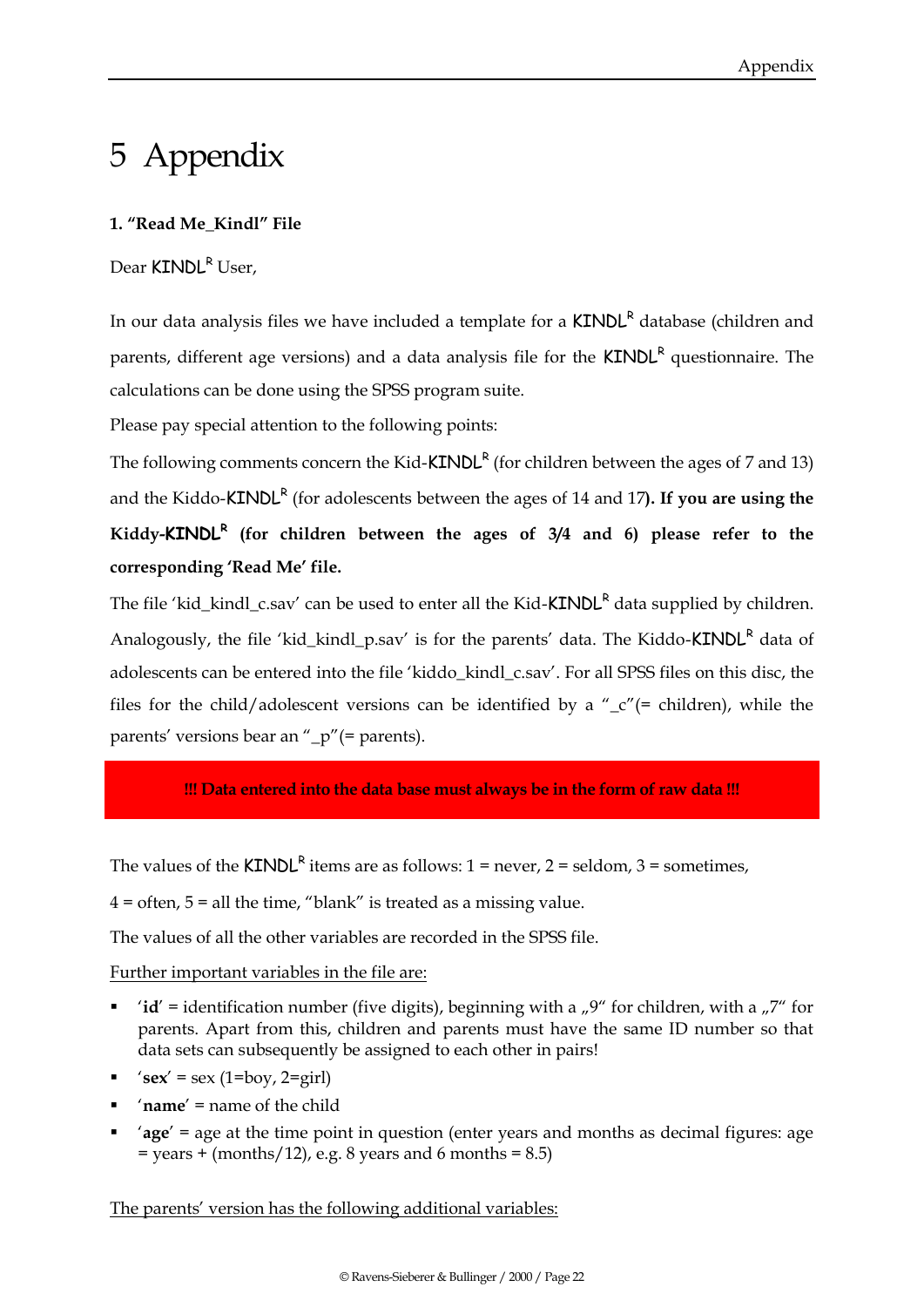- '**parent**' = parent completing questionnaire (1=mother, 2=father, 3=both together, 4=other)
- '**pare\_2**' = completing parent, other details (text field)

The instructions for reversing the raw scores are to be found in the analysis files 'kid\_kindl\_c.sps', 'kid\_kindl\_p.sps', and 'kiddo\_kindl\_c.sps', as are the commands for forming scales.

The program file 'kid\_kindl\_c.sps' also shows how six sub-scales and a total score can be formed. Forming sub-scales is carried out in an analogous way to the psychometric testing of the 24-item KINDL.

The six sub-scales correspond to the arrangement in the questionnaire:

- Physical well-being (Items 1 to 4)
- Emotional well-being (Items 5 to 8)
- Self-esteem (Items 9 to 12)
- Family (Items 13 to 16)
- Friends (Items 17 to 20)
- School (Items 21 to 24)

In addition, where necessary an additional sub-scale can be formed from the six questions in the "Disease" module (Items 26 to 31).

For each sub-scale, the results are calculated in three forms: a summed score, a mean score and finally a score transformed to a scale of 0 to 100.

If you have any questions about data analysis, please do not hesitate to contact us at (Tel: +49 - 40 - 7410 - 57377).

Yours sincerely

Dr. Ulrike Ravens-Sieberer M.P.H.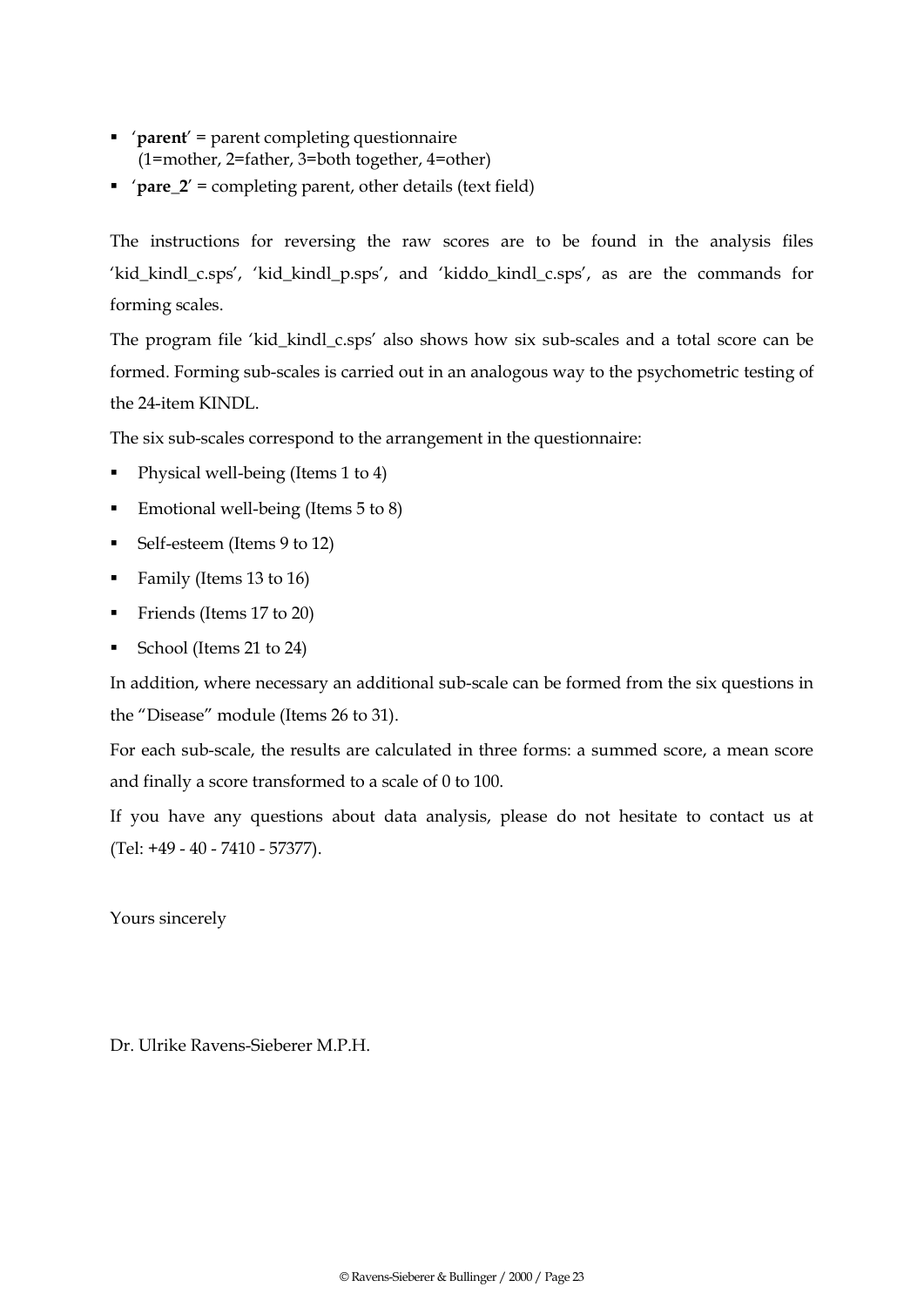#### 2. **"Read Me\_Kiddy" File**

#### Dear KINDL<sup>R</sup> User,

In our data analysis files we have included a template for a Kiddy- $KINDL<sup>R</sup>$  database (children and parents) and a data analysis file for the  $KINDL<sup>R</sup>$  questionnaire. The calculations can be done using the SPSS program suite.

#### Please pay special attention to the following points:

The file 'kiddy kindl c.sav' can be used to enter all the Kiddy- $KINDL<sup>R</sup>$  data supplied by children. Analogously, the file 'kiddy\_kindl\_p.sav' is for the parents' data. For all SPSS files on this disc, the files for the child/adolescent versions can be identified by a " $\frac{c}{c}$ " (= children), while the parents' versions bear an "\_p"(= parents).

#### **!!! Data entered into the data base must always be in the form of raw data !!!**

The values of the Kiddy-KINDL<sup>R</sup> items are as follows:

 $1 =$  never,  $2 =$  sometimes,  $3 =$  very often.

For the parents' version, the following values apply:

 $1 =$  never,  $2 =$  seldom,  $3 =$  sometimes,  $4 =$  often,  $5 =$  all the time.

"Blank" is treated as a missing value.

The values of all the other variables are recorded in the SPSS file.

Further important variables in the file are:

- **'id'** Identification number (five digits), beginning with a <sub>"</sub>,<sup>9"</sup> for children, with a "7"for parents. Apart from this, children and parents must have the same ID number so that data sets can subsequently be assigned to each other in pairs!
- **'sex'** sex (1=girl, 2=boy)
- **'name'** name of the child
- **'age'** age at the time point in question (enter years and months as decimal figures: age  $=$  years  $+$  (months/12), e.g. 8 years and 6 months  $= 8.5$ )

The parents' version has the following additional variables:

- '**parent**' parent completing questionnaire (1=mother, 2=father, 3=both together, 4=other)
- '**pare\_** completing parent, other details (text field)